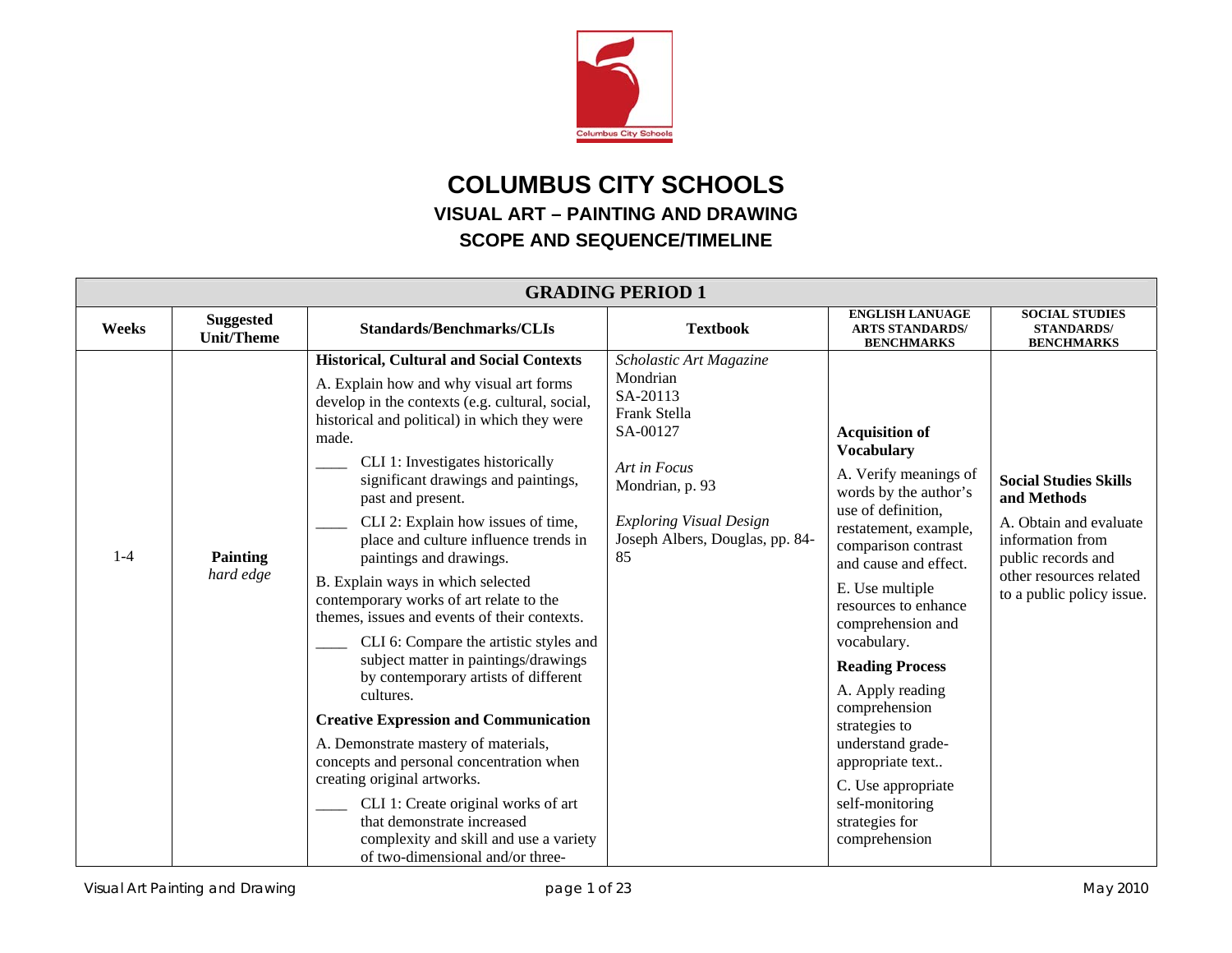| <b>GRADING PERIOD 1</b>                        |                                                                                                                                                                                                                                                                                                                                                                                                                                                                                                                                                                                                                                                                                                                                                                                                                                                                                                                                                                                                                                                                                                                                                                                                                                                                                                                                                                                     |                 |                                                                       |                                                                 |  |
|------------------------------------------------|-------------------------------------------------------------------------------------------------------------------------------------------------------------------------------------------------------------------------------------------------------------------------------------------------------------------------------------------------------------------------------------------------------------------------------------------------------------------------------------------------------------------------------------------------------------------------------------------------------------------------------------------------------------------------------------------------------------------------------------------------------------------------------------------------------------------------------------------------------------------------------------------------------------------------------------------------------------------------------------------------------------------------------------------------------------------------------------------------------------------------------------------------------------------------------------------------------------------------------------------------------------------------------------------------------------------------------------------------------------------------------------|-----------------|-----------------------------------------------------------------------|-----------------------------------------------------------------|--|
| <b>Suggested</b><br>Weeks<br><b>Unit/Theme</b> | <b>Standards/Benchmarks/CLIs</b>                                                                                                                                                                                                                                                                                                                                                                                                                                                                                                                                                                                                                                                                                                                                                                                                                                                                                                                                                                                                                                                                                                                                                                                                                                                                                                                                                    | <b>Textbook</b> | <b>ENGLISH LANUAGE</b><br><b>ARTS STANDARDS/</b><br><b>BENCHMARKS</b> | <b>SOCIAL STUDIES</b><br><b>STANDARDS/</b><br><b>BENCHMARKS</b> |  |
| $1-4$<br><b>Painting</b><br>hard edge          | dimensional media.<br>CLI 2: Integrate the elements of art<br>and principles of design using a two-<br>dimensional media to solve specific<br>visual art problems and to convey<br>meaning.<br>B. Create expressive artworks that<br>demonstrate a sense of purpose and<br>understanding of the relationship among<br>materials, techniques and subject matter.<br>CLI 3: Create artwork that interprets<br>a theme, idea or concept and<br>demonstrates technical skill and the<br>perceptive use of visual art elements<br>(e.g., show light sources, different<br>vantage points and local or subjective<br>color).<br>CLI 4: Explores and applies the<br>unique qualities of drawing and<br>painting media: watercolor, oil,<br>acrylic, oil sticks, pastels, ink.<br>C. Engage in ongoing assessment to revise<br>and improve artworks and to produce a<br>portfolio of works.<br>CLI 6: Use criteria to revise works-<br>in-progress and describe changes<br>made and what was learned in the<br>process.<br>CLI 7: Use self-assessment to reflect<br>on the effectiveness of their processes<br>and choice of subject matter,<br>materials, and techniques to produce<br>a portfolio of works.<br><b>Analyzing and Responding</b><br>A. Apply the knowledge and skills of art<br>criticism to conduct in-depth analyses of<br>works of art.<br>CLI 1: Analyze the way media, |                 |                                                                       |                                                                 |  |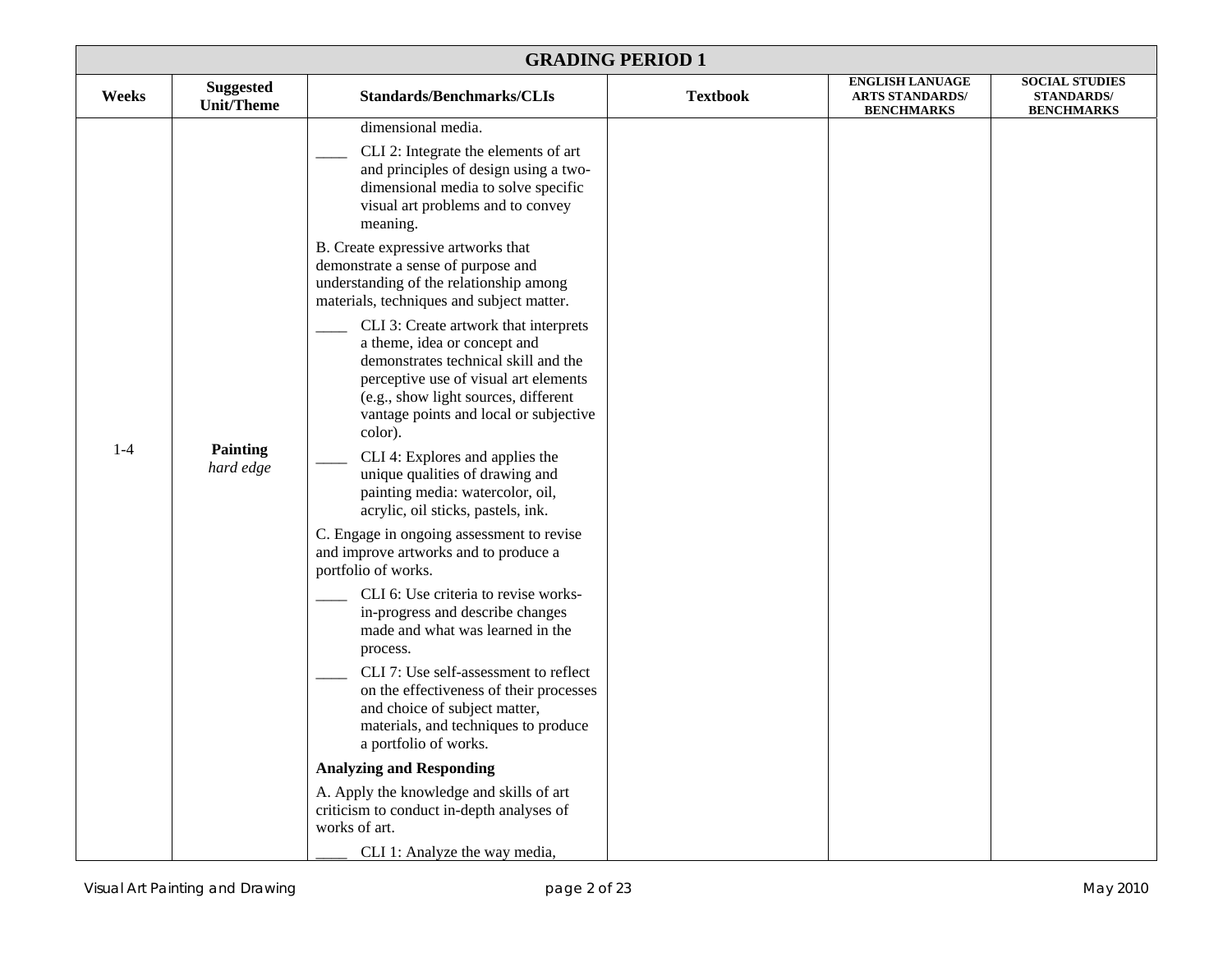| <b>GRADING PERIOD 1</b> |                                                       |                                                                                                                                                                                                                                                                                                                                                                                                                                                                                                                                                                                                                                                                                                                                                                                                                                                                                                                                                                                                                                                                                   |                                                                                                                                            |                                                                       |                                                                 |  |
|-------------------------|-------------------------------------------------------|-----------------------------------------------------------------------------------------------------------------------------------------------------------------------------------------------------------------------------------------------------------------------------------------------------------------------------------------------------------------------------------------------------------------------------------------------------------------------------------------------------------------------------------------------------------------------------------------------------------------------------------------------------------------------------------------------------------------------------------------------------------------------------------------------------------------------------------------------------------------------------------------------------------------------------------------------------------------------------------------------------------------------------------------------------------------------------------|--------------------------------------------------------------------------------------------------------------------------------------------|-----------------------------------------------------------------------|-----------------------------------------------------------------|--|
| Weeks                   | <b>Suggested</b><br><b>Unit/Theme</b>                 | <b>Standards/Benchmarks/CLIs</b>                                                                                                                                                                                                                                                                                                                                                                                                                                                                                                                                                                                                                                                                                                                                                                                                                                                                                                                                                                                                                                                  | <b>Textbook</b>                                                                                                                            | <b>ENGLISH LANUAGE</b><br><b>ARTS STANDARDS/</b><br><b>BENCHMARKS</b> | <b>SOCIAL STUDIES</b><br><b>STANDARDS/</b><br><b>BENCHMARKS</b> |  |
| $1 - 4$                 | <b>Painting</b><br>hard edge                          | technique, compositional elements<br>and subject matter work together to<br>create meaning in selected artworks.<br><b>Valuing the Arts/Aesthetic Reflection</b><br>A. Communicate how an aesthetic point of<br>view contributes to the ideas, emotions and<br>overall impact of personal artworks and the<br>works of others.<br>CLI 1: Articulate how individual<br>beliefs, cultural traditions and current<br>social contexts influence response to<br>the meanings in works of art.<br><b>Connections, Relationships and</b><br><b>Applications</b><br>A. Summarize and explain the impact of a<br>historical event or movement (e.g., realism,<br>feminism, modernism or post-modernism)<br>on the development of two-dimensional<br>works of art.<br>CLI 2: Research and explain the<br>relationships between specific<br>artworks and major historical events.<br>C. List and explain opportunities for lifelong<br>involvement in the visual arts.<br>CLI 5: Research and report on careers<br>in the visual arts and identify the<br>experience, education and training |                                                                                                                                            |                                                                       |                                                                 |  |
|                         |                                                       | needed for each one.<br>CLI 6: Investigate opportunities for<br>lifelong involvement in the arts and<br>arts-related careers.                                                                                                                                                                                                                                                                                                                                                                                                                                                                                                                                                                                                                                                                                                                                                                                                                                                                                                                                                     |                                                                                                                                            |                                                                       |                                                                 |  |
| $5 - 8$                 | <b>Painting</b><br>drills<br>watercolor<br>techniques | <b>Historical, Cultural and Social Contexts</b><br>A. Explain how and why visual art forms<br>develop in the contexts (e.g. cultural, social,<br>historical and political) in which they were<br>made.<br>CLI 1: Investigates historically                                                                                                                                                                                                                                                                                                                                                                                                                                                                                                                                                                                                                                                                                                                                                                                                                                        | <b>Exploring Visual Design</b><br>Contrast, p. 179<br>Charles Demuth, p. 46<br>Values, p. 60<br>Georgia O'Keeffe, p. 77<br>Norman Rockwell |                                                                       |                                                                 |  |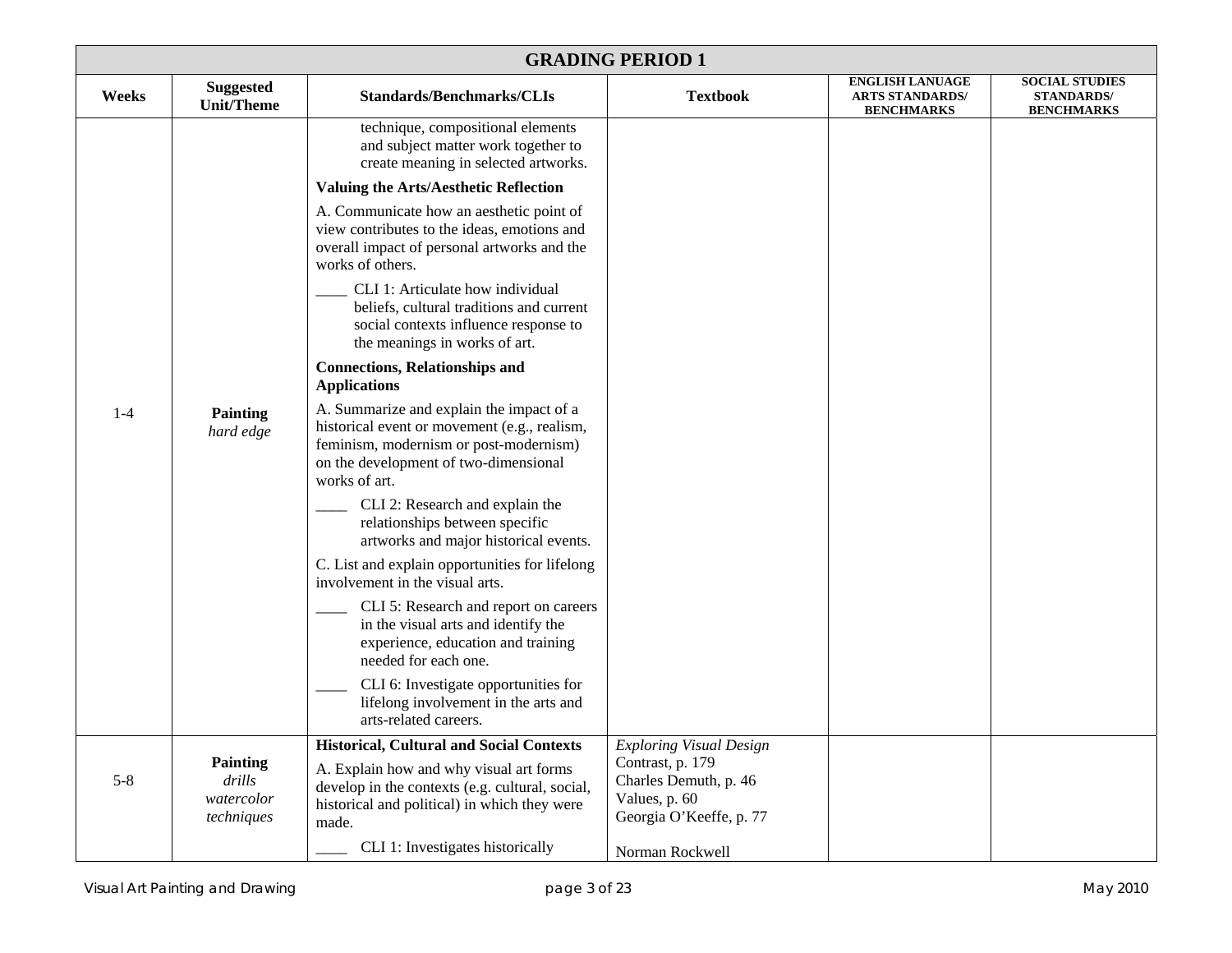| <b>GRADING PERIOD 1</b> |                                                       |                                                                                                                                                                                                                                                                                                                                                                                                                                                                                                                                                                                                                                                                                                                                                                                                                                                                                                                                                                                                                                                                                                                                                                                                                                                                                                                                                                                                                                       |                 |                                                                                                                                                                                                                                                                                                                                                                                                                                                                                 |                                                                 |  |
|-------------------------|-------------------------------------------------------|---------------------------------------------------------------------------------------------------------------------------------------------------------------------------------------------------------------------------------------------------------------------------------------------------------------------------------------------------------------------------------------------------------------------------------------------------------------------------------------------------------------------------------------------------------------------------------------------------------------------------------------------------------------------------------------------------------------------------------------------------------------------------------------------------------------------------------------------------------------------------------------------------------------------------------------------------------------------------------------------------------------------------------------------------------------------------------------------------------------------------------------------------------------------------------------------------------------------------------------------------------------------------------------------------------------------------------------------------------------------------------------------------------------------------------------|-----------------|---------------------------------------------------------------------------------------------------------------------------------------------------------------------------------------------------------------------------------------------------------------------------------------------------------------------------------------------------------------------------------------------------------------------------------------------------------------------------------|-----------------------------------------------------------------|--|
| Weeks                   | <b>Suggested</b><br><b>Unit/Theme</b>                 | <b>Standards/Benchmarks/CLIs</b>                                                                                                                                                                                                                                                                                                                                                                                                                                                                                                                                                                                                                                                                                                                                                                                                                                                                                                                                                                                                                                                                                                                                                                                                                                                                                                                                                                                                      | <b>Textbook</b> | <b>ENGLISH LANUAGE</b><br><b>ARTS STANDARDS/</b><br><b>BENCHMARKS</b>                                                                                                                                                                                                                                                                                                                                                                                                           | <b>SOCIAL STUDIES</b><br><b>STANDARDS/</b><br><b>BENCHMARKS</b> |  |
| $5 - 8$                 | <b>Painting</b><br>drills<br>watercolor<br>techniques | significant drawings and paintings,<br>past and present.<br>CLI 2: Explain how issues of time,<br>place and culture influence trends in<br>paintings and drawings.<br>CLI 3: Compare the relationships<br>between paintings/drawings on the<br>basis of aesthetic qualities.<br>CLI 4: Compare works of art to one<br>another in terms of the historical,<br>cultural, social and political<br>influences evident in the works.<br>B. Create expressive artworks that<br>demonstrate a sense of purpose and<br>understanding of the relationship among<br>materials, techniques and subject matter.<br>CLI 6: Compare the artistic styles and<br>subject matter in paintings/drawings<br>by contemporary artists of t different<br>cultures.<br><b>Creative Expression and Communication</b><br>A. Demonstrate mastery of materials,<br>concepts and personal concentration when<br>creating original artworks.<br>CLI 1: Create original works of art<br>that demonstrate increased<br>complexity and skill and use a variety<br>of two-dimensional and/or three-<br>dimensional media.<br>CLI 2: Integrate the elements of art<br>and principles of design using a two-<br>dimensional media to solve specific<br>visual art problems and to convey<br>meaning.<br>B. Create expressive artworks that<br>demonstrate a sense of purpose and<br>understanding of the relationship among<br>materials, techniques and subject matter. |                 | <b>Acquisition of</b><br><b>Vocabulary</b><br>A. Verify meanings of<br>words by the author's<br>use of definition,<br>restatement, example,<br>comparison contrast<br>and cause and effect.<br>E. Use multiple<br>resources to enhance<br>comprehension and<br>vocabulary.<br><b>Reading Process</b><br>A. Apply reading<br>comprehension<br>strategies to<br>understand grade-<br>appropriate text<br>C. Use appropriate<br>self-monitoring<br>strategies for<br>comprehension |                                                                 |  |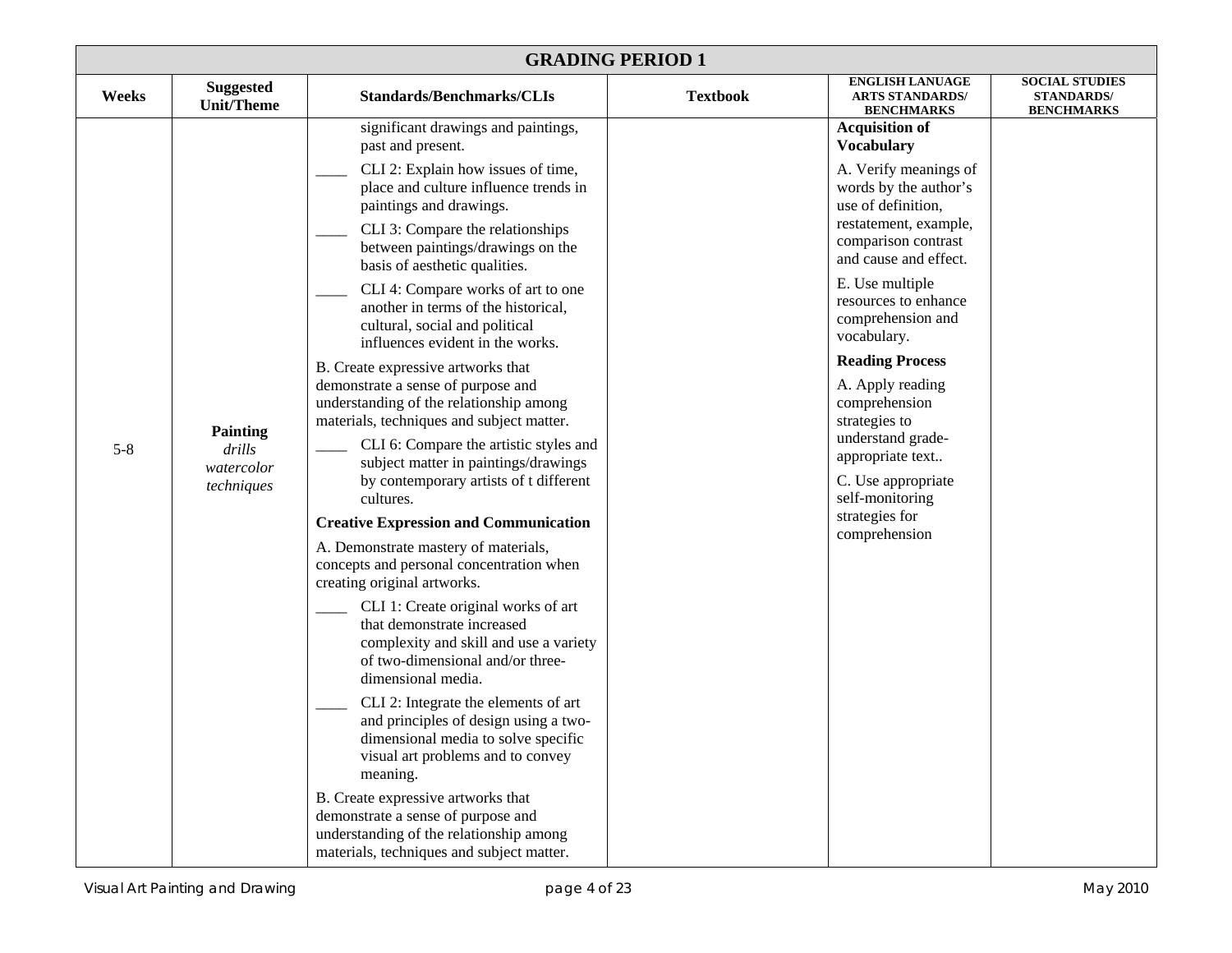| <b>GRADING PERIOD 1</b> |                                                       |                                                                                                                                                                                                                                                                                                                                                                                                                                                                                                                                                                                                                                                                                                                                                                                                                                    |                                                                                          |                                                                       |                                                                 |  |
|-------------------------|-------------------------------------------------------|------------------------------------------------------------------------------------------------------------------------------------------------------------------------------------------------------------------------------------------------------------------------------------------------------------------------------------------------------------------------------------------------------------------------------------------------------------------------------------------------------------------------------------------------------------------------------------------------------------------------------------------------------------------------------------------------------------------------------------------------------------------------------------------------------------------------------------|------------------------------------------------------------------------------------------|-----------------------------------------------------------------------|-----------------------------------------------------------------|--|
| Weeks                   | <b>Suggested</b><br><b>Unit/Theme</b>                 | Standards/Benchmarks/CLIs                                                                                                                                                                                                                                                                                                                                                                                                                                                                                                                                                                                                                                                                                                                                                                                                          | <b>Textbook</b>                                                                          | <b>ENGLISH LANUAGE</b><br><b>ARTS STANDARDS/</b><br><b>BENCHMARKS</b> | <b>SOCIAL STUDIES</b><br><b>STANDARDS/</b><br><b>BENCHMARKS</b> |  |
| $5 - 8$                 | <b>Painting</b><br>drills<br>watercolor<br>techniques | CLI 3: Create artwork that interprets<br>a theme, idea or concept and<br>demonstrates technical skill and the<br>perceptive use of visual art elements<br>(e.g., show light sources, different<br>vantage points and local or subjective<br>color).<br>CLI 4: Explores and applies the<br>unique qualities of drawing and<br>painting media: watercolor, oil,<br>acrylic, oil sticks, pastels, ink.<br>C. Engage in ongoing assessment to revise<br>and improve artworks and to produce a<br>portfolio of works.<br>CLI 6: Use criteria to revise works-<br>in-progress and describe changes<br>made and what was learned in the<br>process.<br>CLI 7: Use self-assessment to reflect<br>on the effectiveness of their processes<br>and choice of subject matter,<br>materials, and techniques to produce<br>a portfolio of works. |                                                                                          |                                                                       |                                                                 |  |
|                         |                                                       | <b>Analyzing and Responding</b>                                                                                                                                                                                                                                                                                                                                                                                                                                                                                                                                                                                                                                                                                                                                                                                                    |                                                                                          |                                                                       |                                                                 |  |
|                         |                                                       | A. Apply the knowledge and skills of art<br>criticism to conduct in-depth analyses of<br>works of art.<br>CLI 1: Analyze the way media,<br>technique, compositional elements<br>and subject matter work together to<br>create meaning in selected artworks.                                                                                                                                                                                                                                                                                                                                                                                                                                                                                                                                                                        |                                                                                          |                                                                       |                                                                 |  |
| $9-10$                  | <b>Painting</b><br>watercolor                         | <b>Valuing the Arts/Aesthetic Reflection</b><br>A. Communicate how an aesthetic point of<br>view contributes to the ideas, emotions and<br>overall impact of personal artworks and the<br>works of others.<br>CLI 1: Articulate how individual<br>beliefs, cultural traditions and current                                                                                                                                                                                                                                                                                                                                                                                                                                                                                                                                         | Art in Focus<br>Watercolor, p. 490<br>Winslow Homer, pp. 501-5-3<br>Andrew Wyeth, p. 558 |                                                                       |                                                                 |  |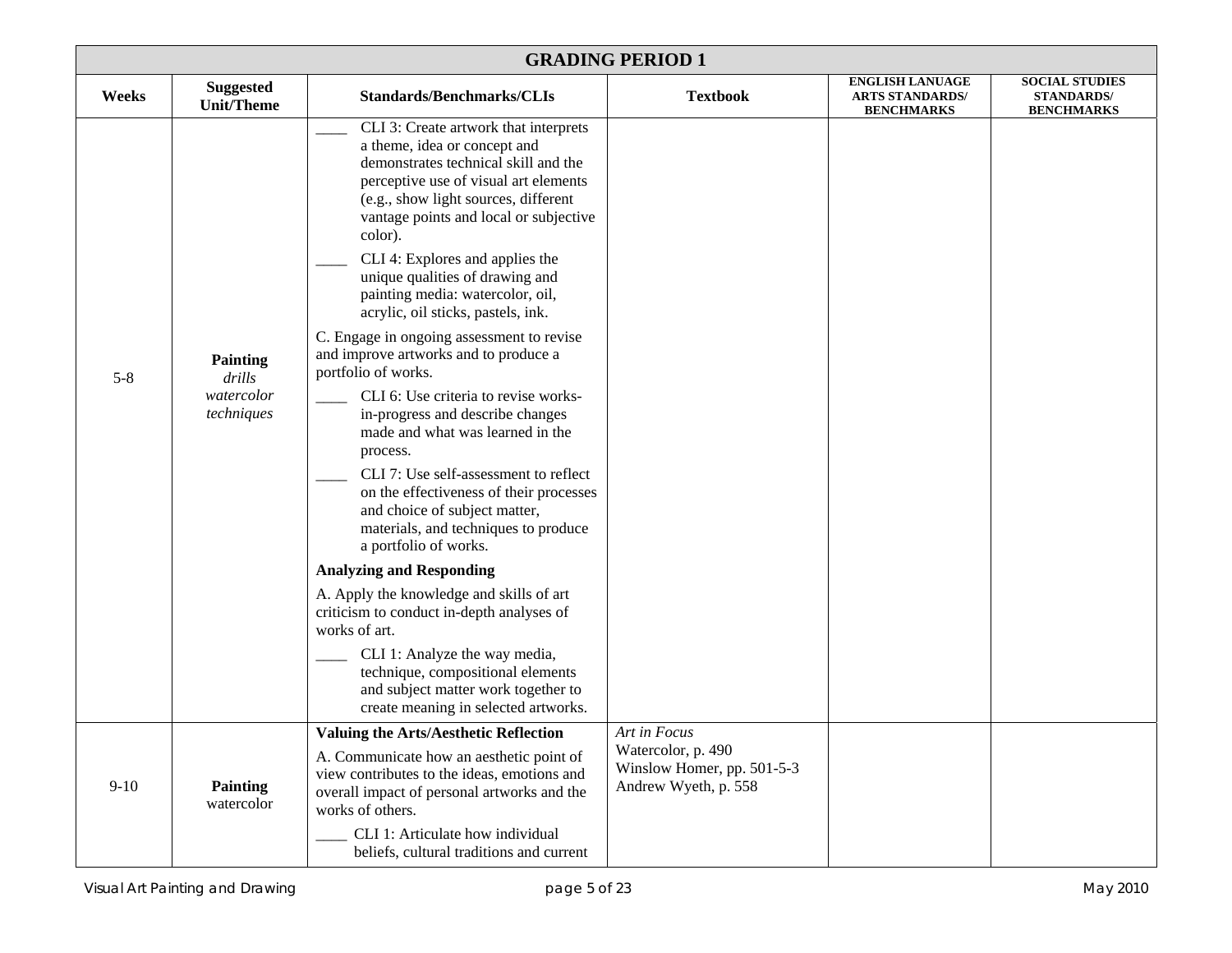| <b>GRADING PERIOD 1</b> |                                       |                                                                                                                                                                                                                                                                                                                                                                                                                                                                                                                                                                                                                                                                                                                                                                                                                                                                                                                                                                                                                                                                                                                                                                        |                 |                                                                       |                                                                 |
|-------------------------|---------------------------------------|------------------------------------------------------------------------------------------------------------------------------------------------------------------------------------------------------------------------------------------------------------------------------------------------------------------------------------------------------------------------------------------------------------------------------------------------------------------------------------------------------------------------------------------------------------------------------------------------------------------------------------------------------------------------------------------------------------------------------------------------------------------------------------------------------------------------------------------------------------------------------------------------------------------------------------------------------------------------------------------------------------------------------------------------------------------------------------------------------------------------------------------------------------------------|-----------------|-----------------------------------------------------------------------|-----------------------------------------------------------------|
| Weeks                   | <b>Suggested</b><br><b>Unit/Theme</b> | <b>Standards/Benchmarks/CLIs</b>                                                                                                                                                                                                                                                                                                                                                                                                                                                                                                                                                                                                                                                                                                                                                                                                                                                                                                                                                                                                                                                                                                                                       | <b>Textbook</b> | <b>ENGLISH LANUAGE</b><br><b>ARTS STANDARDS/</b><br><b>BENCHMARKS</b> | <b>SOCIAL STUDIES</b><br><b>STANDARDS/</b><br><b>BENCHMARKS</b> |
| $9-10$                  | <b>Painting</b><br>watercolor         | social contexts influence response to<br>the meanings in works of art.<br>B. Identify and analyze a variety of<br>viewpoints on aesthetic issues and themes in<br>visual art and develop a personal point of<br>view.<br>CLI 5: Compare response to works of<br>visual art on the basis of how well the<br>works communicate intent and<br>purpose.<br>CLI 6: Justify the merits of specific<br>works of art using theories that may<br>be different from their own<br>conceptions of art.<br><b>Connections, Relationships and</b><br><b>Applications</b><br>A. Summarize and explain the impact of a<br>historical event or movement (e.g., realism,<br>feminism, modernism or post-modernism)<br>on the development of two-dimensional<br>works of art.<br>CLI 1: Identify ways in which culture<br>has influenced the work of<br>contemporary artists.<br>CLI 2: Research and explain the<br>relationships between specific<br>artworks and major historical events.<br>C. List and explain opportunities for lifelong<br>involvement in the visual arts.<br>CLI 6: Investigate opportunities for<br>lifelong involvement in the arts and<br>arts-related careers. |                 |                                                                       |                                                                 |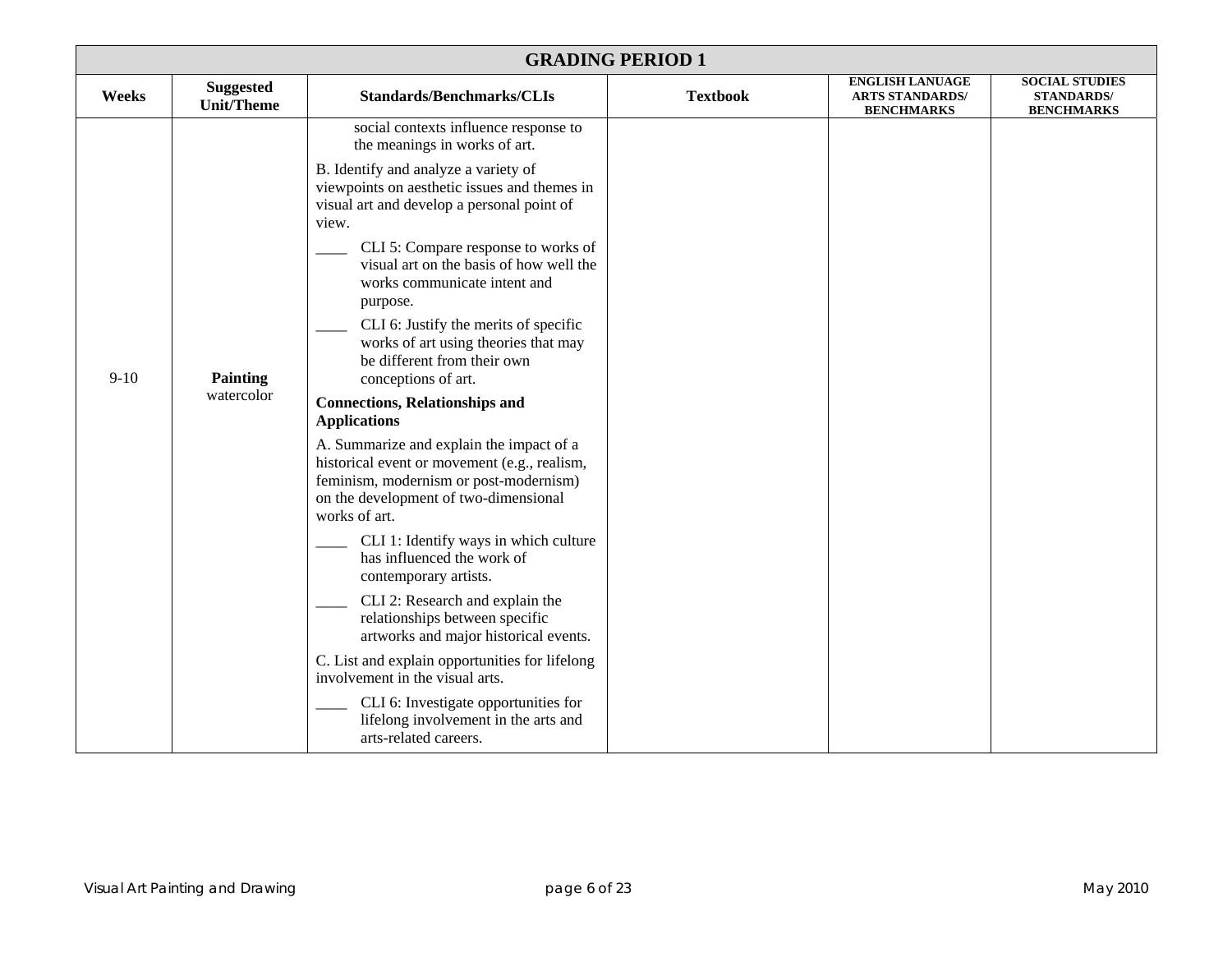| <b>GRADING PERIOD 2</b> |                                               |                                                                                                                                                                                                                                                                                                                                                                                                                                                                                                                                                                                                                                                                                                                                                                                                                                                                                                                                                                                                                                                                                                                                                                                                                                                                                                                                                                |                                                                                                                                                                         |                                                                                                                                                                                                                                                                                                                                                                                                                                                                                  |                                                                 |  |
|-------------------------|-----------------------------------------------|----------------------------------------------------------------------------------------------------------------------------------------------------------------------------------------------------------------------------------------------------------------------------------------------------------------------------------------------------------------------------------------------------------------------------------------------------------------------------------------------------------------------------------------------------------------------------------------------------------------------------------------------------------------------------------------------------------------------------------------------------------------------------------------------------------------------------------------------------------------------------------------------------------------------------------------------------------------------------------------------------------------------------------------------------------------------------------------------------------------------------------------------------------------------------------------------------------------------------------------------------------------------------------------------------------------------------------------------------------------|-------------------------------------------------------------------------------------------------------------------------------------------------------------------------|----------------------------------------------------------------------------------------------------------------------------------------------------------------------------------------------------------------------------------------------------------------------------------------------------------------------------------------------------------------------------------------------------------------------------------------------------------------------------------|-----------------------------------------------------------------|--|
| Weeks                   | <b>Suggested</b><br><b>Unit/Theme</b>         | <b>Standards/Benchmarks/CLIs</b>                                                                                                                                                                                                                                                                                                                                                                                                                                                                                                                                                                                                                                                                                                                                                                                                                                                                                                                                                                                                                                                                                                                                                                                                                                                                                                                               | <b>Textbook</b>                                                                                                                                                         | <b>ENGLISH LANUAGE</b><br><b>ARTS STANDARDS/</b><br><b>BENCHMARKS</b>                                                                                                                                                                                                                                                                                                                                                                                                            | <b>SOCIAL STUDIES</b><br><b>STANDARDS/</b><br><b>BENCHMARKS</b> |  |
| $1-4$                   | <b>Drawing</b><br>grid drawing<br>enlargement | <b>Historical, Cultural and Social Contexts</b><br>A. Explain how and why visual art forms<br>develop in the contexts (e.g. cultural, social,<br>historical and political) in which they were<br>made.<br>CLI 1: Investigates historically<br>significant drawings and paintings,<br>past and present.<br>CLI 2: Explain how issues of time,<br>place and culture influence trends in<br>paintings and drawings.<br>B. Explain ways in which selected<br>contemporary works of art relate to the<br>themes, issues and events of their contexts.<br>CLI 5: Investigate the recurrence of a<br>particular style or technique (e.g.,<br>pointillism, and realism) in a<br>contemporary art movement.<br>CLI 6: Compare the artistic styles and<br>subject matter in paintings/drawings<br>by contemporary artists of different<br>cultures.<br><b>Creative Expression and Communication</b><br>A. Demonstrate mastery of materials,<br>concepts and personal concentration when<br>creating original artworks.<br>CLI 1: Create original works of art<br>that demonstrate increased<br>complexity and skill and use a variety<br>of two-dimensional and/or three-<br>dimensional media.<br>CLI 2: Integrate the elements of art<br>and principles of design using a two-<br>dimensional media to solve specific<br>visual art problems and to convey<br>meaning. | <b>Exploring Visual Design</b><br>Chuck Close, p. 153a<br>Line, p. 10<br>Value, p. 56<br>Space, p. 94<br>Balance, p. 140<br>Contrast, p. 168<br>Movement/Rhythm, p. 288 | <b>Acquisition of</b><br><b>Vocabulary</b><br>A. Verify meanings of<br>words by the author's<br>use of definition,<br>restatement, example,<br>comparison contrast<br>and cause and effect.<br>E. Use multiple<br>resources to enhance<br>comprehension and<br>vocabulary.<br><b>Reading Process</b><br>A. Apply reading<br>comprehension<br>strategies to<br>understand grade-<br>appropriate text.<br>C. Use appropriate<br>self-monitoring<br>strategies for<br>comprehension |                                                                 |  |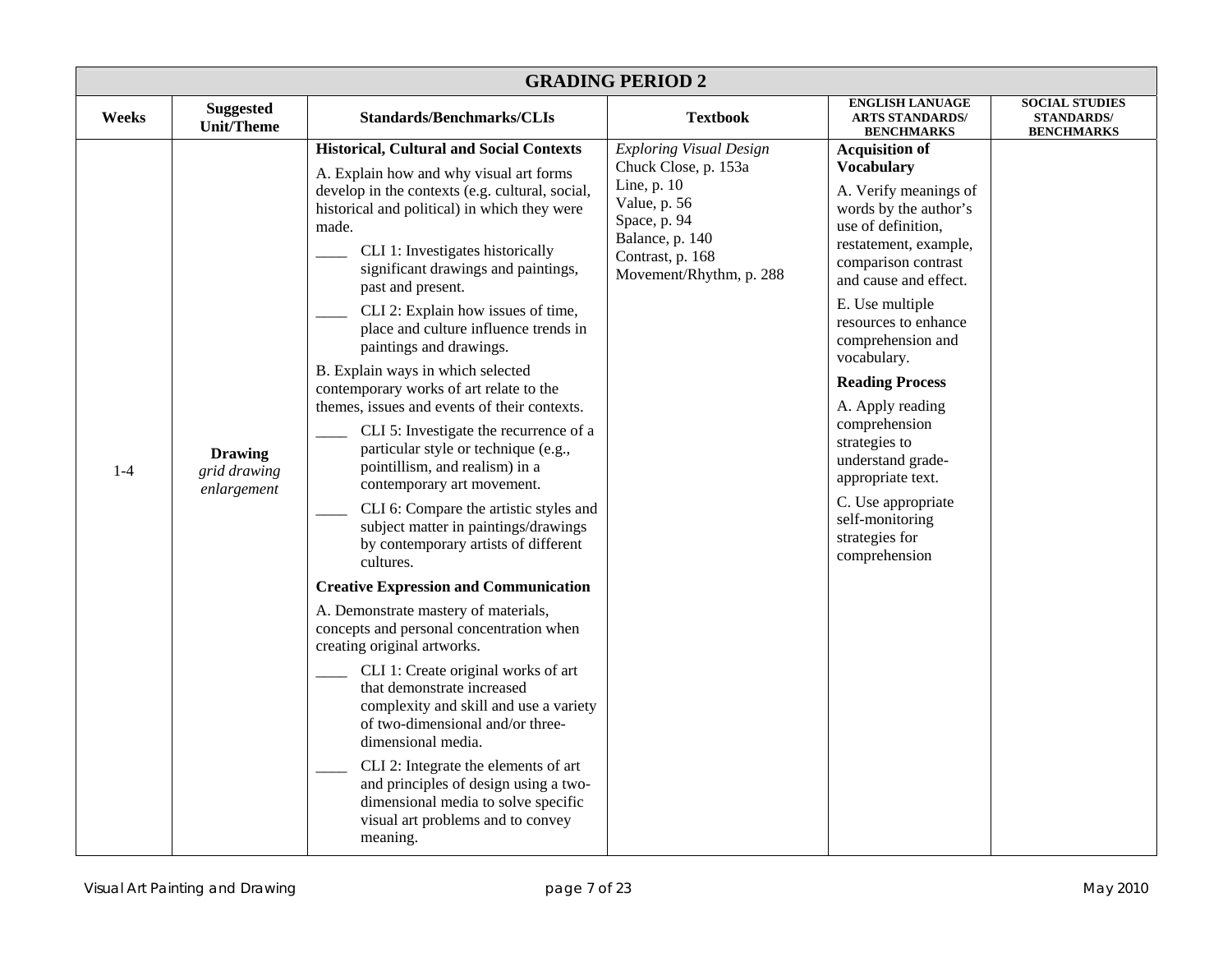| <b>GRADING PERIOD 2</b> |                                               |                                                                                                                                                                                                                                                                                                                                                                                                                                                                                                                                                                                                                                                                                                                                                                                                                                                                                                                                                                                                                                                                                                                                                                                           |                 |                                                                       |                                                                 |
|-------------------------|-----------------------------------------------|-------------------------------------------------------------------------------------------------------------------------------------------------------------------------------------------------------------------------------------------------------------------------------------------------------------------------------------------------------------------------------------------------------------------------------------------------------------------------------------------------------------------------------------------------------------------------------------------------------------------------------------------------------------------------------------------------------------------------------------------------------------------------------------------------------------------------------------------------------------------------------------------------------------------------------------------------------------------------------------------------------------------------------------------------------------------------------------------------------------------------------------------------------------------------------------------|-----------------|-----------------------------------------------------------------------|-----------------------------------------------------------------|
| Weeks                   | <b>Suggested</b><br><b>Unit/Theme</b>         | <b>Standards/Benchmarks/CLIs</b>                                                                                                                                                                                                                                                                                                                                                                                                                                                                                                                                                                                                                                                                                                                                                                                                                                                                                                                                                                                                                                                                                                                                                          | <b>Textbook</b> | <b>ENGLISH LANUAGE</b><br><b>ARTS STANDARDS/</b><br><b>BENCHMARKS</b> | <b>SOCIAL STUDIES</b><br><b>STANDARDS/</b><br><b>BENCHMARKS</b> |
| $1-4$                   | <b>Drawing</b><br>grid drawing<br>enlargement | B. Create expressive artworks that<br>demonstrate a sense of purpose and<br>understanding of the relationship among<br>materials, techniques and subject matter.<br>CLI 3: Create artwork that interprets<br>a theme, idea or concept and<br>demonstrates technical skill and the<br>perceptive use of visual art elements<br>(e.g., show light sources, different<br>vantage points and local or subjective<br>color).<br>CLI 4: Explores and applies the<br>unique qualities of drawing and<br>painting media: watercolor, oil,<br>acrylic, oil sticks, pastels, ink.<br>C. Engage in ongoing assessment to revise<br>and improve artworks and to produce a<br>portfolio of works.<br>CLI 6: Use criteria to revise works-<br>in-progress and describe changes<br>made and what was learned in the<br>process.<br>CLI 7: Use self-assessment to reflect<br>on the effectiveness of their processes<br>and choice of subject matter,<br>materials, and techniques to produce<br>a portfolio of works.<br><b>Analyzing and Responding</b><br>A. Apply the knowledge and skills of art<br>criticism to conduct in-depth analyses of<br>works of art.<br>CLI 2: Explain how visual, spatial |                 |                                                                       |                                                                 |
|                         |                                               | and temporal concepts integrate with<br>content to communicate meaning in<br>artworks.                                                                                                                                                                                                                                                                                                                                                                                                                                                                                                                                                                                                                                                                                                                                                                                                                                                                                                                                                                                                                                                                                                    |                 |                                                                       |                                                                 |
|                         |                                               | <b>Valuing the Arts/Aesthetic Reflection</b>                                                                                                                                                                                                                                                                                                                                                                                                                                                                                                                                                                                                                                                                                                                                                                                                                                                                                                                                                                                                                                                                                                                                              |                 |                                                                       |                                                                 |
|                         |                                               | A. Communicate how an aesthetic point of<br>view contributes to the ideas, emotions and                                                                                                                                                                                                                                                                                                                                                                                                                                                                                                                                                                                                                                                                                                                                                                                                                                                                                                                                                                                                                                                                                                   |                 |                                                                       |                                                                 |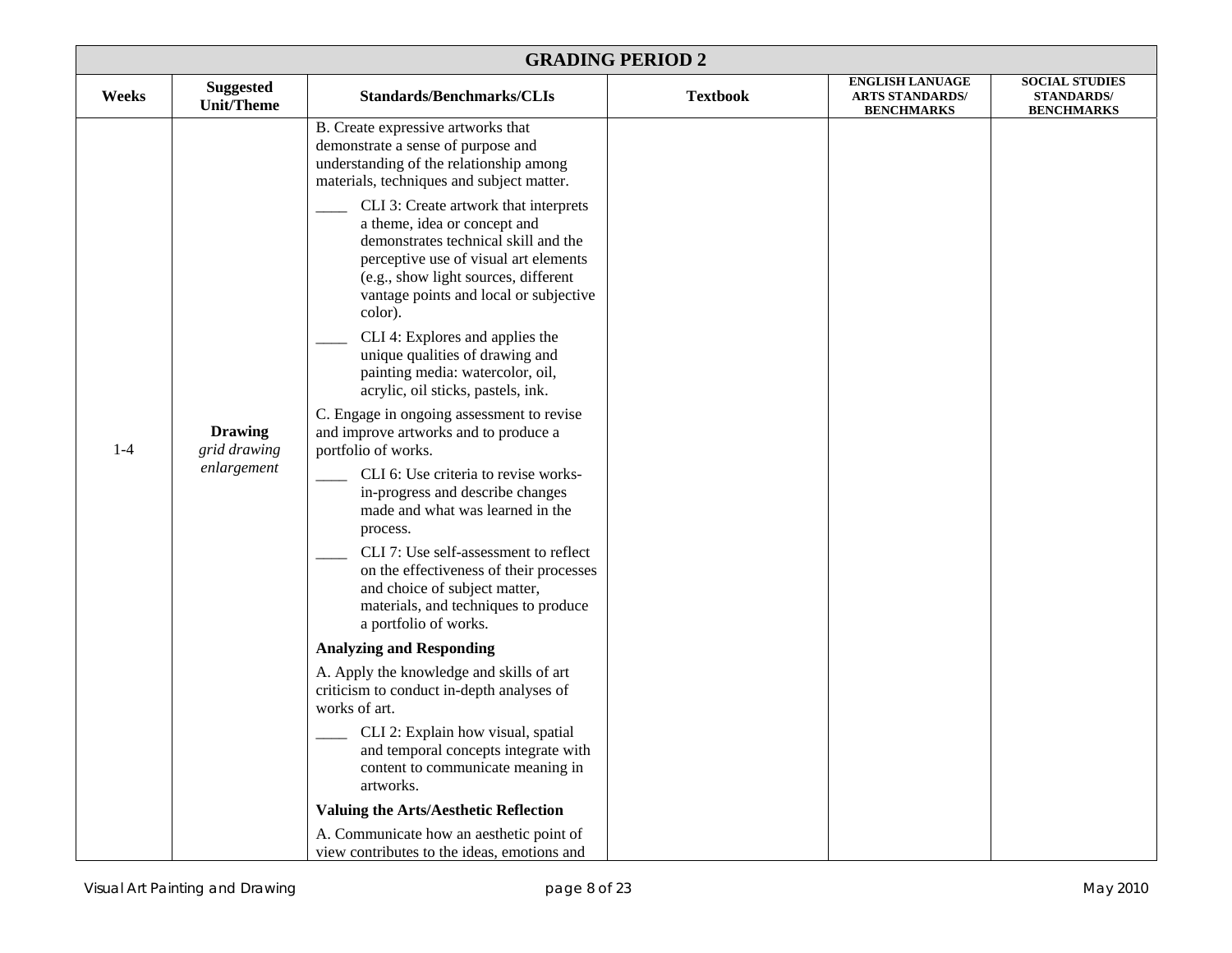|       | <b>GRADING PERIOD 2</b>                                                                  |                                                                                                                                                                                                                                                                                                                                                                                                                                                                                                                                                                                                                                                                                                                                                                                                                                            |                                                                                                   |                                                                                                                                                                                                                                                                                                                                                                                                                                                                                  |                                                                 |  |  |
|-------|------------------------------------------------------------------------------------------|--------------------------------------------------------------------------------------------------------------------------------------------------------------------------------------------------------------------------------------------------------------------------------------------------------------------------------------------------------------------------------------------------------------------------------------------------------------------------------------------------------------------------------------------------------------------------------------------------------------------------------------------------------------------------------------------------------------------------------------------------------------------------------------------------------------------------------------------|---------------------------------------------------------------------------------------------------|----------------------------------------------------------------------------------------------------------------------------------------------------------------------------------------------------------------------------------------------------------------------------------------------------------------------------------------------------------------------------------------------------------------------------------------------------------------------------------|-----------------------------------------------------------------|--|--|
| Weeks | <b>Suggested</b><br><b>Unit/Theme</b>                                                    | <b>Standards/Benchmarks/CLIs</b>                                                                                                                                                                                                                                                                                                                                                                                                                                                                                                                                                                                                                                                                                                                                                                                                           | <b>Textbook</b>                                                                                   | <b>ENGLISH LANUAGE</b><br><b>ARTS STANDARDS/</b><br><b>BENCHMARKS</b>                                                                                                                                                                                                                                                                                                                                                                                                            | <b>SOCIAL STUDIES</b><br><b>STANDARDS/</b><br><b>BENCHMARKS</b> |  |  |
| $1-4$ | <b>Drawing</b><br>grid drawing<br>enlargement                                            | overall impact of personal artworks and the<br>works of others.<br>CLI 1: Articulate how individual<br>beliefs, cultural traditions and current<br>social contexts influence response to<br>the meanings in works of art.<br><b>Connections, Relationships and</b><br><b>Applications</b><br>C. List and explain opportunities for lifelong<br>involvement in the visual arts.<br>CLI 5: Research and report on careers<br>in the visual arts and identify the<br>experience, education and training<br>needed for each one.                                                                                                                                                                                                                                                                                                               |                                                                                                   |                                                                                                                                                                                                                                                                                                                                                                                                                                                                                  |                                                                 |  |  |
| $5-6$ | <b>Drawing</b><br>sketchbooks<br>shading<br>hands & feet<br>positive &<br>negative space | <b>Historical, Cultural and Social Contexts</b><br>A. Explain how and why visual art forms<br>develop in the contexts (e.g. cultural, social,<br>historical and political) in which they were<br>made.<br>CLI 1: Investigates historically<br>significant drawings and paintings,<br>past and present.<br>CLI 2: Explain how issues of time,<br>place and culture influence trends in<br>paintings and drawings.<br>CLI 4: Compare works of art to one<br>another in terms of the historical,<br>cultural, social and political<br>influences evident in the works.<br>B. Explain ways in which selected<br>contemporary works of art relate to the<br>themes, issues and events of their contexts.<br>CLI 6: Compare the artistic styles and<br>subject matter in paintings/drawings<br>by contemporary artists of different<br>cultures. | Art In Focus<br>Durer, p. 409<br>Leonardo, pp. 367-369<br>Drawing, pp. 52-54<br>[Aminah Robinson] | <b>Acquisition of</b><br><b>Vocabulary</b><br>A. Verify meanings of<br>words by the author's<br>use of definition,<br>restatement, example,<br>comparison contrast<br>and cause and effect.<br>E. Use multiple<br>resources to enhance<br>comprehension and<br>vocabulary.<br><b>Reading Process</b><br>A. Apply reading<br>comprehension<br>strategies to<br>understand grade-<br>appropriate text.<br>C. Use appropriate<br>self-monitoring<br>strategies for<br>comprehension |                                                                 |  |  |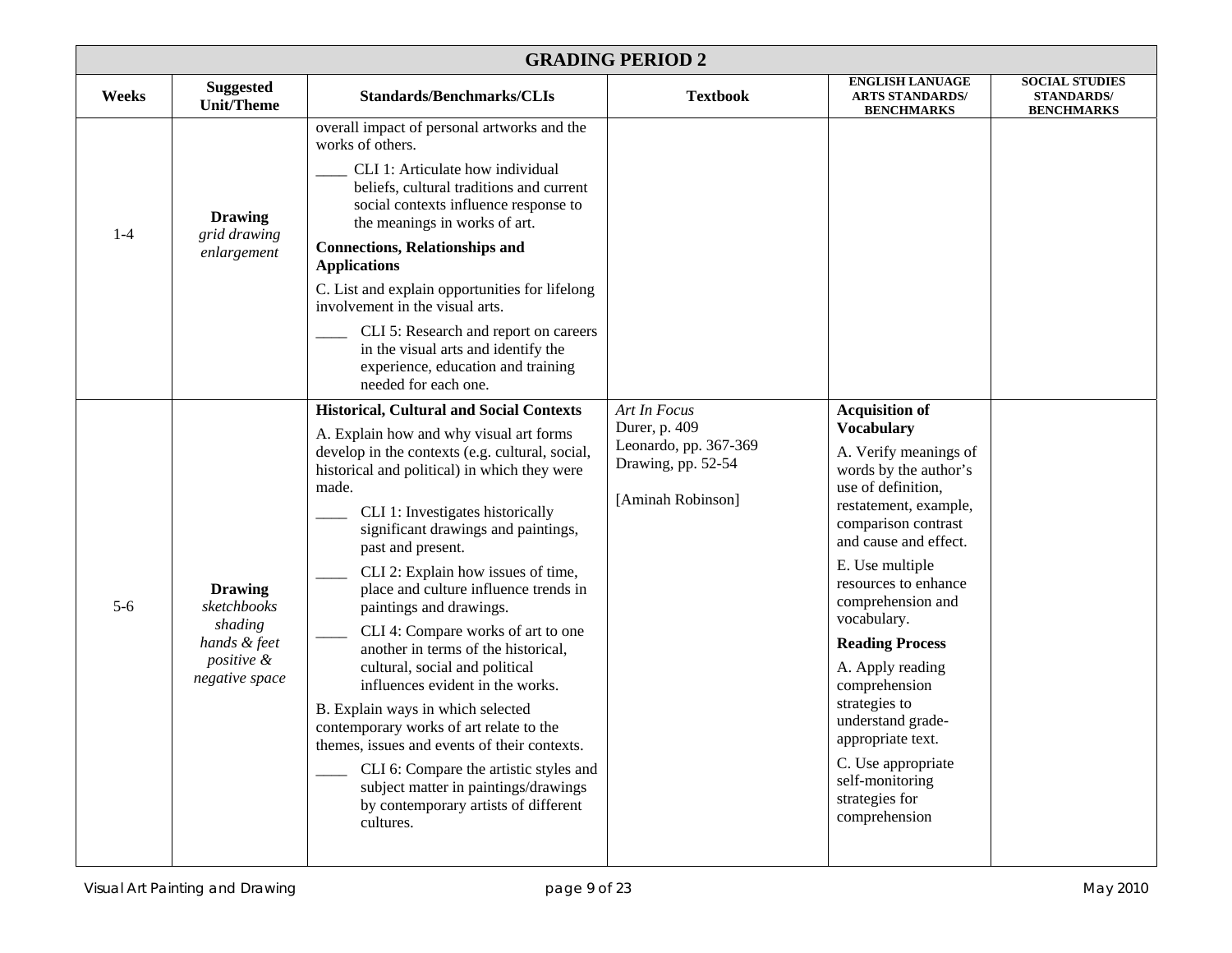| <b>GRADING PERIOD 2</b> |                                                          |                                                                                                                                                                                                                                                     |                 |                                                                       |                                                                 |  |
|-------------------------|----------------------------------------------------------|-----------------------------------------------------------------------------------------------------------------------------------------------------------------------------------------------------------------------------------------------------|-----------------|-----------------------------------------------------------------------|-----------------------------------------------------------------|--|
| Weeks                   | <b>Suggested</b><br><b>Unit/Theme</b>                    | <b>Standards/Benchmarks/CLIs</b>                                                                                                                                                                                                                    | <b>Textbook</b> | <b>ENGLISH LANUAGE</b><br><b>ARTS STANDARDS/</b><br><b>BENCHMARKS</b> | <b>SOCIAL STUDIES</b><br><b>STANDARDS/</b><br><b>BENCHMARKS</b> |  |
|                         |                                                          | <b>Creative Expression and Communication</b>                                                                                                                                                                                                        |                 |                                                                       |                                                                 |  |
|                         |                                                          | A. Demonstrate mastery of materials,<br>concepts and personal concentration when<br>creating original artworks.                                                                                                                                     |                 |                                                                       |                                                                 |  |
|                         |                                                          | CLI 1: Create original works of art<br>that demonstrate increased<br>complexity and skill and use a variety<br>of two-dimensional and/or three-<br>dimensional media.                                                                               |                 |                                                                       |                                                                 |  |
|                         |                                                          | CLI 2: Integrate the elements of art<br>and principles of design using a two-<br>dimensional media to solve specific<br>visual art problems and to convey<br>meaning.                                                                               |                 |                                                                       |                                                                 |  |
| $5 - 6$                 | <b>Drawing</b><br>sketchbooks<br>shading<br>hands & feet | B. Create expressive artworks that<br>demonstrate a sense of purpose and<br>understanding of the relationship among<br>materials, techniques and subject matter.                                                                                    |                 |                                                                       |                                                                 |  |
|                         | positive &<br>negative space                             | CLI 3: Create artwork that interprets<br>a theme, idea or concept and<br>demonstrates technical skill and the<br>perceptive use of visual art elements<br>(e.g., show light sources, different<br>vantage points and local or subjective<br>color). |                 |                                                                       |                                                                 |  |
|                         |                                                          | CLI 4: Explores and applies the<br>unique qualities of drawing and<br>painting media: watercolor, oil,<br>acrylic, oil sticks, pastels, ink.                                                                                                        |                 |                                                                       |                                                                 |  |
|                         |                                                          | C. Engage in ongoing assessment to revise<br>and improve artworks and to produce a<br>portfolio of works.                                                                                                                                           |                 |                                                                       |                                                                 |  |
|                         |                                                          | CLI 6: Use criteria to revise works-<br>in-progress and describe changes<br>made and what was learned in the<br>process.                                                                                                                            |                 |                                                                       |                                                                 |  |
|                         |                                                          | CLI 7: Use self-assessment to reflect<br>on the effectiveness of their processes                                                                                                                                                                    |                 |                                                                       |                                                                 |  |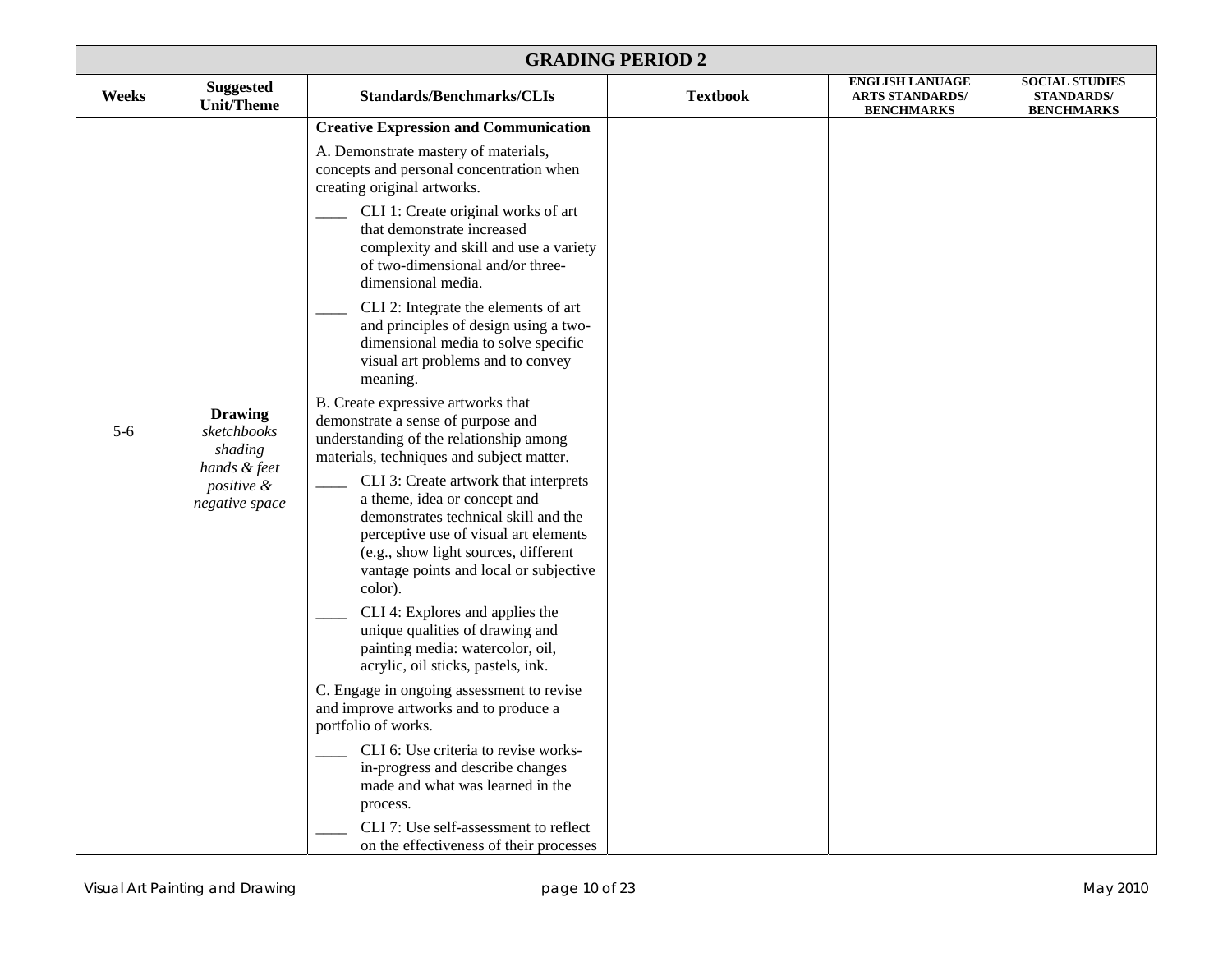| <b>GRADING PERIOD 2</b> |                                                                                          |                                                                                                                                                                                                                                                                                                                                                                                                                                                                                                                                                                                                                                                                                                                                                                                                                                                                                                                                                                           |                                                                                                                                |                                                                                                                                                                                                                                                                                                                                                                                                                                                                                 |                                                                 |
|-------------------------|------------------------------------------------------------------------------------------|---------------------------------------------------------------------------------------------------------------------------------------------------------------------------------------------------------------------------------------------------------------------------------------------------------------------------------------------------------------------------------------------------------------------------------------------------------------------------------------------------------------------------------------------------------------------------------------------------------------------------------------------------------------------------------------------------------------------------------------------------------------------------------------------------------------------------------------------------------------------------------------------------------------------------------------------------------------------------|--------------------------------------------------------------------------------------------------------------------------------|---------------------------------------------------------------------------------------------------------------------------------------------------------------------------------------------------------------------------------------------------------------------------------------------------------------------------------------------------------------------------------------------------------------------------------------------------------------------------------|-----------------------------------------------------------------|
| Weeks                   | <b>Suggested</b><br><b>Unit/Theme</b>                                                    | <b>Standards/Benchmarks/CLIs</b>                                                                                                                                                                                                                                                                                                                                                                                                                                                                                                                                                                                                                                                                                                                                                                                                                                                                                                                                          | <b>Textbook</b>                                                                                                                | <b>ENGLISH LANUAGE</b><br><b>ARTS STANDARDS/</b><br><b>BENCHMARKS</b>                                                                                                                                                                                                                                                                                                                                                                                                           | <b>SOCIAL STUDIES</b><br><b>STANDARDS/</b><br><b>BENCHMARKS</b> |
| $5-6$                   | <b>Drawing</b><br>sketchbooks<br>shading<br>hands & feet<br>positive &<br>negative space | and choice of subject matter,<br>materials, and techniques to produce<br>a portfolio of works.<br><b>Valuing the Arts/Aesthetic Reflection</b><br>A. Communicate how an aesthetic point of<br>view contributes to the ideas, emotions and<br>overall impact of personal artworks and the<br>works of others.<br>CLI 1: Articulate how individual<br>beliefs, cultural traditions and current<br>social contexts influence response to<br>the meanings in works of art.                                                                                                                                                                                                                                                                                                                                                                                                                                                                                                    |                                                                                                                                |                                                                                                                                                                                                                                                                                                                                                                                                                                                                                 |                                                                 |
| $7-9$                   | <b>Drawing</b><br>Still life w/chalk<br>color<br>light & shadow<br>form                  | <b>Historical, Cultural and Social Contexts</b><br>A. Explain how and why visual art forms<br>develop in the contexts (e.g. cultural, social,<br>historical and political) in which they were<br>made.<br>CLI 1: Investigates historically<br>significant drawings and paintings,<br>past and present.<br>CLI 2: Explain how issues of time,<br>place and culture influence trends in<br>paintings and drawings.<br>B. Explain ways in which selected<br>contemporary works of art relate to the<br>themes, issues and events of their contexts.<br>CLI 6: Compare the artistic styles and<br>subject matter in paintings/drawings<br>by contemporary artists of different<br>cultures.<br><b>Creative Expression and Communication</b><br>A. Demonstrate mastery of materials,<br>concepts and personal concentration when<br>creating original artworks.<br>CLI 1: Create original works of art<br>that demonstrate increased<br>complexity and skill and use a variety | Scholastic Art Magazine<br>Janet Fish<br>SA-20155<br>SA-20156<br>Art in Focus<br>Audrey Flack, p. 558<br>Chalk Drawing, p. 459 | <b>Acquisition of</b><br><b>Vocabulary</b><br>A. Verify meanings of<br>words by the author's<br>use of definition,<br>restatement, example,<br>comparison contrast<br>and cause and effect.<br>E. Use multiple<br>resources to enhance<br>comprehension and<br>vocabulary.<br><b>Reading Process</b><br>A. Apply reading<br>comprehension<br>strategies to<br>understand grade-<br>appropriate text<br>C. Use appropriate<br>self-monitoring<br>strategies for<br>comprehension |                                                                 |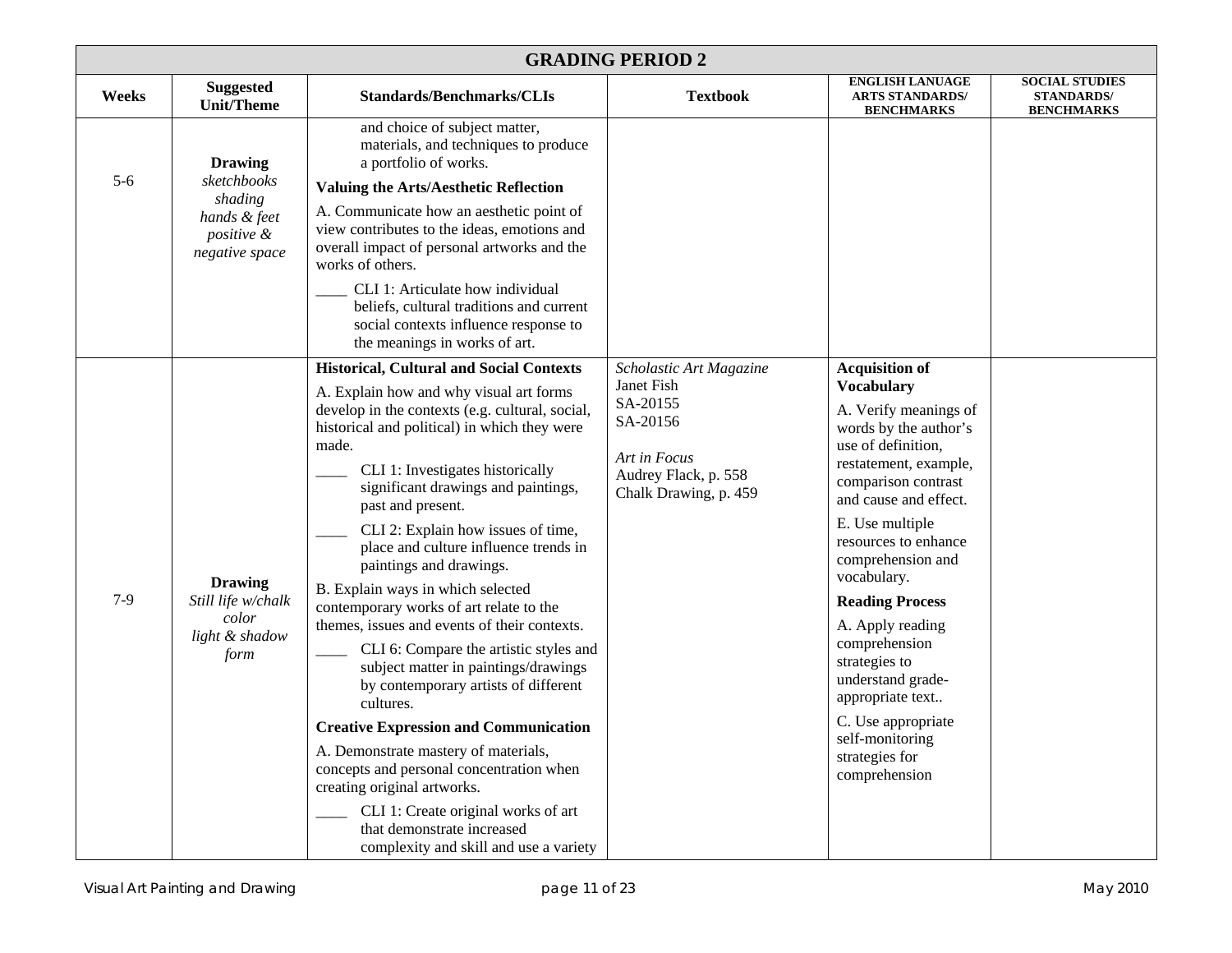| <b>GRADING PERIOD 2</b> |                                                                         |                                                                                                                                                                                                                                                                                                                                                                                                                                                                                                                                                                                                                                                                                                                                                                                                                                                                                                                                                                                                                                                                                                                                                                                                                                                                                                                                                                                        |                 |                                                                       |                                                                 |
|-------------------------|-------------------------------------------------------------------------|----------------------------------------------------------------------------------------------------------------------------------------------------------------------------------------------------------------------------------------------------------------------------------------------------------------------------------------------------------------------------------------------------------------------------------------------------------------------------------------------------------------------------------------------------------------------------------------------------------------------------------------------------------------------------------------------------------------------------------------------------------------------------------------------------------------------------------------------------------------------------------------------------------------------------------------------------------------------------------------------------------------------------------------------------------------------------------------------------------------------------------------------------------------------------------------------------------------------------------------------------------------------------------------------------------------------------------------------------------------------------------------|-----------------|-----------------------------------------------------------------------|-----------------------------------------------------------------|
| Weeks                   | <b>Suggested</b><br><b>Unit/Theme</b>                                   | <b>Standards/Benchmarks/CLIs</b>                                                                                                                                                                                                                                                                                                                                                                                                                                                                                                                                                                                                                                                                                                                                                                                                                                                                                                                                                                                                                                                                                                                                                                                                                                                                                                                                                       | <b>Textbook</b> | <b>ENGLISH LANUAGE</b><br><b>ARTS STANDARDS/</b><br><b>BENCHMARKS</b> | <b>SOCIAL STUDIES</b><br><b>STANDARDS/</b><br><b>BENCHMARKS</b> |
| $7-9$                   | <b>Drawing</b><br>Still life w/chalk<br>color<br>light & shadow<br>form | of two-dimensional and/or three-<br>dimensional media.<br>CLI 2: Integrate the elements of art<br>and principles of design using a two-<br>dimensional media to solve specific<br>visual art problems and to convey<br>meaning.<br>B. Create expressive artworks that<br>demonstrate a sense of purpose and<br>understanding of the relationship among<br>materials, techniques and subject matter.<br>CLI 3: Create artwork that interprets<br>a theme, idea or concept and<br>demonstrates technical skill and the<br>perceptive use of visual art elements<br>(e.g., show light sources, different<br>vantage points and local or subjective<br>color).<br>CLI 4: Explores and applies the<br>unique qualities of drawing and<br>painting media: watercolor, oil,<br>acrylic, oil sticks, pastels, ink.<br>C. Engage in ongoing assessment to revise<br>and improve artworks and to produce a<br>portfolio of works.<br>CLI 6: Use criteria to revise works-<br>in-progress and describe changes<br>made and what was learned in the<br>process.<br>CLI 7: Use self-assessment to reflect<br>on the effectiveness of their processes<br>and choice of subject matter,<br>materials, and techniques to produce<br>a portfolio of works.<br><b>Analyzing and Responding</b><br>A. Apply the knowledge and skills of art<br>criticism to conduct in-depth analyses of<br>works of art. |                 |                                                                       |                                                                 |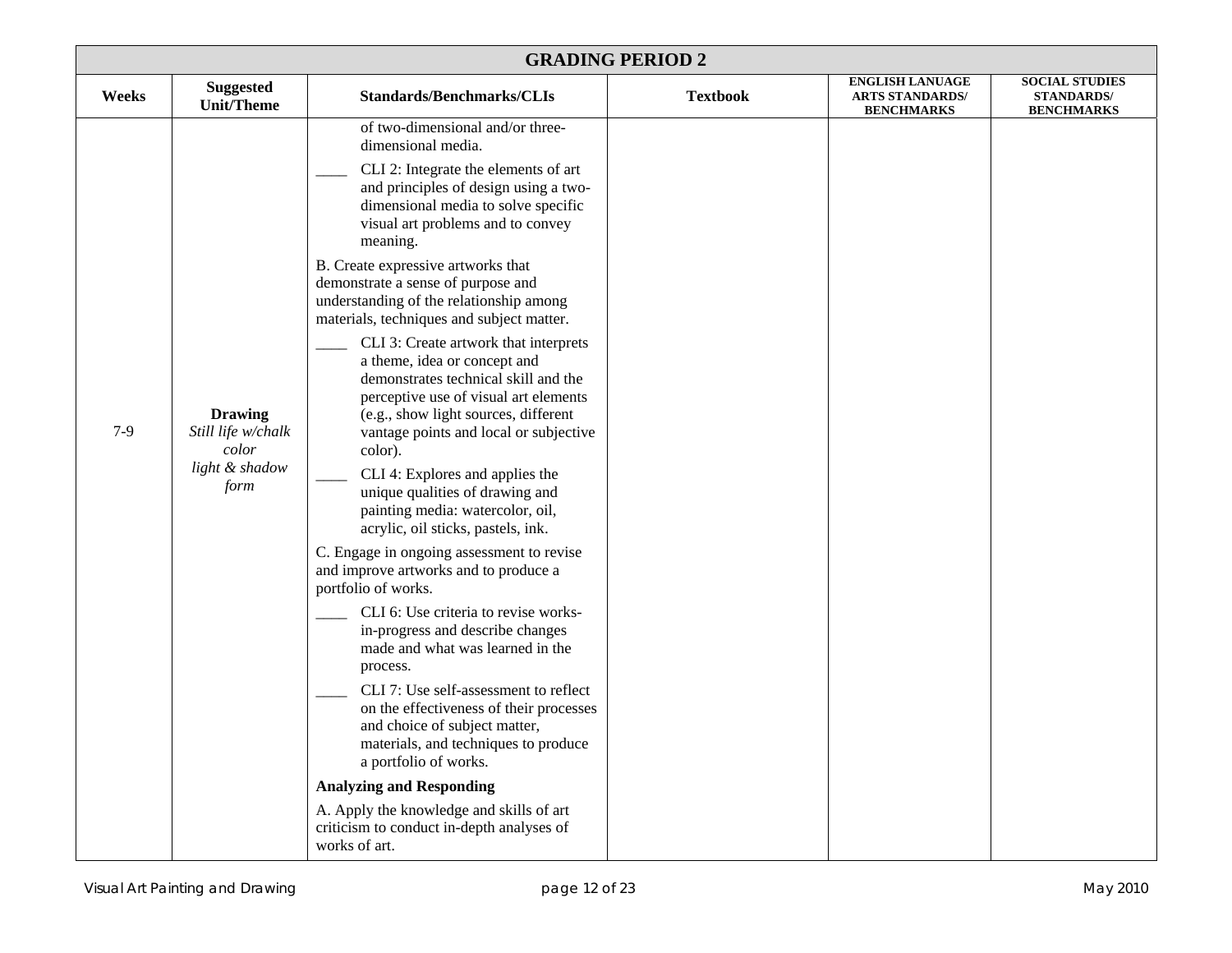| <b>GRADING PERIOD 2</b> |                                                                         |                                                                                                                                                                                                                                                                                                                                                                                                                                                                                                                                                                                                                                                                                                                                                                                                                                                                                                                                                                                                                                                                                                                                                                                                  |                 |                                                                       |                                                                 |  |
|-------------------------|-------------------------------------------------------------------------|--------------------------------------------------------------------------------------------------------------------------------------------------------------------------------------------------------------------------------------------------------------------------------------------------------------------------------------------------------------------------------------------------------------------------------------------------------------------------------------------------------------------------------------------------------------------------------------------------------------------------------------------------------------------------------------------------------------------------------------------------------------------------------------------------------------------------------------------------------------------------------------------------------------------------------------------------------------------------------------------------------------------------------------------------------------------------------------------------------------------------------------------------------------------------------------------------|-----------------|-----------------------------------------------------------------------|-----------------------------------------------------------------|--|
| Weeks                   | <b>Suggested</b><br><b>Unit/Theme</b>                                   | <b>Standards/Benchmarks/CLIs</b>                                                                                                                                                                                                                                                                                                                                                                                                                                                                                                                                                                                                                                                                                                                                                                                                                                                                                                                                                                                                                                                                                                                                                                 | <b>Textbook</b> | <b>ENGLISH LANUAGE</b><br><b>ARTS STANDARDS/</b><br><b>BENCHMARKS</b> | <b>SOCIAL STUDIES</b><br><b>STANDARDS/</b><br><b>BENCHMARKS</b> |  |
| $7-9$                   | <b>Drawing</b><br>Still life w/chalk<br>color<br>light & shadow<br>form | CLI 2: Explain how visual, spatial<br>and temporal concepts integrate with<br>content to communicate meaning in<br>artworks.<br>B. Critique their own works, the works of<br>peers and other artists on the basis of the<br>formal, technical and expressive aspects in<br>the works.<br>CLI 3: Applies the critical process of<br>description, analysis, interpretation,<br>and judgment both orally and in<br>written form.<br><b>Valuing the Arts/Aesthetic Reflection</b><br>B. Identify and analyze a variety of<br>viewpoints on aesthetic issues and themes in<br>visual art and develop a personal point of<br>view.<br>CLI 5: Compare response to works of<br>visual art on the basis of how well the<br>works communicate intent and<br>purpose.<br><b>Connections, Relationships and</b><br><b>Applications</b><br>A. Summarize and explain the impact of a<br>historical event or movement (e.g., realism,<br>feminism, modernism or post-modernism)<br>on the development of two-dimensional<br>works of art.<br>CLI 1: Identify ways in which culture<br>has influenced the work of<br>contemporary artists.<br>CLI 3: Analyze the cultural<br>influences on art in America today. |                 |                                                                       |                                                                 |  |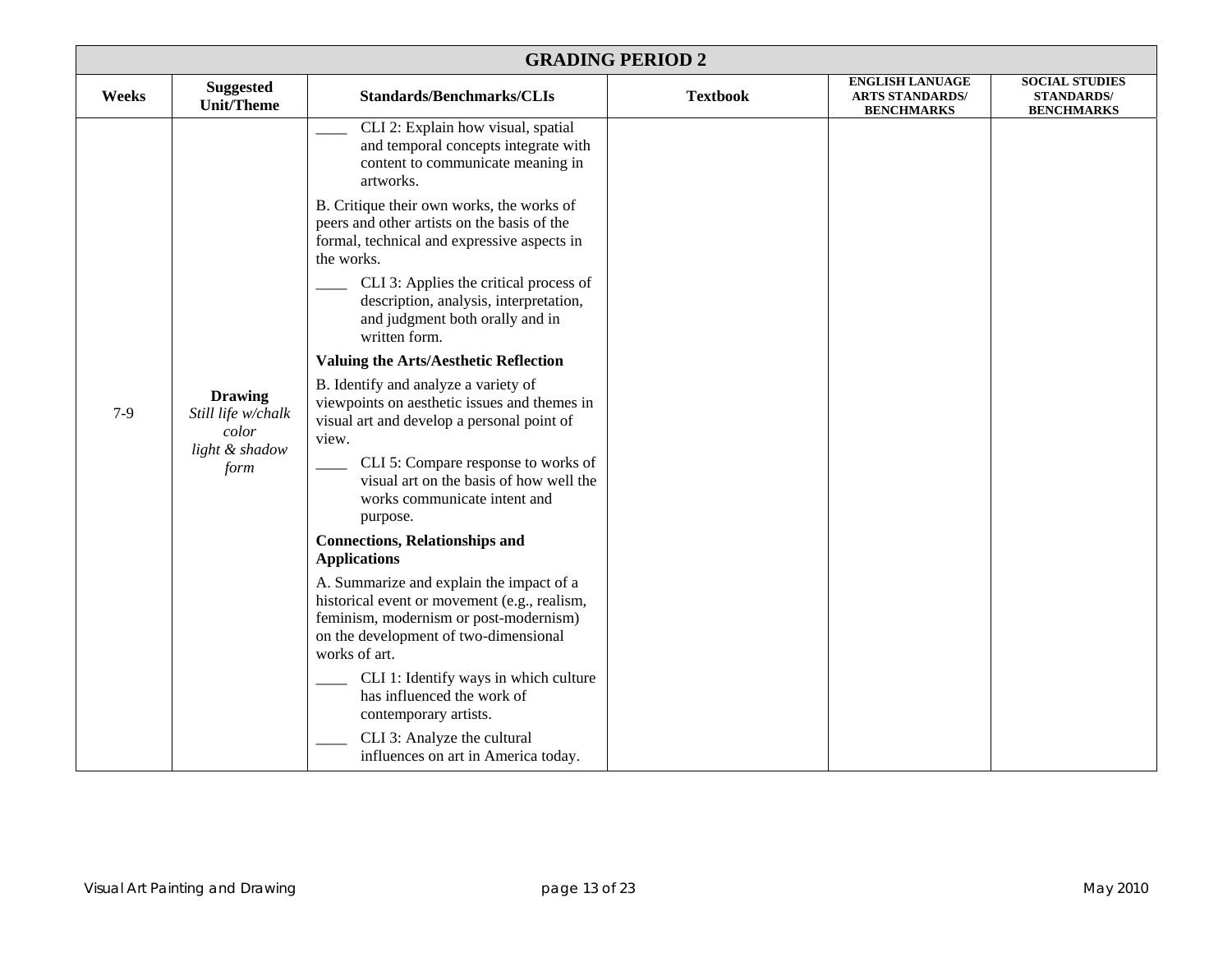| <b>GRADING PERIOD 3</b> |                                                                                                                                                                               |                                                                                                                                                                                                                                                                                                                                                                                                                                                                                                                                                                                                                                                                                                                                                                                                                                                                                                                                                                                                                                                                                                                                                                                                                                                                                                                                                                                                                           |                                                                                                                                                                                                                      |                                                                                                                                                                                                                                                                                                                                                                                                                                                                                 |                                                                 |  |  |
|-------------------------|-------------------------------------------------------------------------------------------------------------------------------------------------------------------------------|---------------------------------------------------------------------------------------------------------------------------------------------------------------------------------------------------------------------------------------------------------------------------------------------------------------------------------------------------------------------------------------------------------------------------------------------------------------------------------------------------------------------------------------------------------------------------------------------------------------------------------------------------------------------------------------------------------------------------------------------------------------------------------------------------------------------------------------------------------------------------------------------------------------------------------------------------------------------------------------------------------------------------------------------------------------------------------------------------------------------------------------------------------------------------------------------------------------------------------------------------------------------------------------------------------------------------------------------------------------------------------------------------------------------------|----------------------------------------------------------------------------------------------------------------------------------------------------------------------------------------------------------------------|---------------------------------------------------------------------------------------------------------------------------------------------------------------------------------------------------------------------------------------------------------------------------------------------------------------------------------------------------------------------------------------------------------------------------------------------------------------------------------|-----------------------------------------------------------------|--|--|
| Weeks                   | <b>Suggested</b><br><b>Unit/Theme</b>                                                                                                                                         | <b>Standards/Benchmarks/CLIs</b>                                                                                                                                                                                                                                                                                                                                                                                                                                                                                                                                                                                                                                                                                                                                                                                                                                                                                                                                                                                                                                                                                                                                                                                                                                                                                                                                                                                          | <b>Textbook</b>                                                                                                                                                                                                      | <b>ENGLISH LANUAGE</b><br><b>ARTS STANDARDS/</b><br><b>BENCHMARKS</b>                                                                                                                                                                                                                                                                                                                                                                                                           | <b>SOCIAL STUDIES</b><br><b>STANDARDS/</b><br><b>BENCHMARKS</b> |  |  |
| $1-9$                   | Painting<br>$(Two 4\text{--}$ week<br>units)<br>Suggested:<br>Impressionism<br>Expressionism<br>Fauvism<br>Cubism<br>Surrealism<br>Modernism<br>Photo-realism<br>Contemporary | <b>Historical, Cultural and Social Contexts</b><br>A. Explain how and why visual art forms<br>develop in the contexts (e.g. cultural, social,<br>historical and political) in which they were<br>made.<br>CLI 1: Investigates historically<br>significant drawings and paintings,<br>past and present.<br>CLI 2: Explain how issues of time,<br>place and culture influence trends in<br>paintings and drawings.<br>CLI 3: Compare the relationships<br>between paintings/drawings on the<br>basis of aesthetic qualities.<br>CLI 4: Compare works of art to one<br>another in terms of the historical,<br>cultural, social and political<br>influences evident in the works.<br>B. Explain ways in which selected<br>contemporary works of art relate to the<br>themes, issues and events of their contexts.<br>CLI 5: Investigate the recurrence of a<br>particular style or technique (e.g.,<br>pointillism, and realism) in a<br>contemporary art movement.<br>CLI 6: Compare the artistic styles and<br>subject matter in paintings/drawings<br>by contemporary artists of different<br>cultures.<br>CLI 7: Investigate and report on the<br>influences of technology on<br>contemporary paintings/drawings.<br>C. Select a culture and create an original<br>work of art that demonstrates understanding<br>of a historical, social or political issue of the<br>culture.<br>CLI 8: Describe various sources (e.g., | Scholastic Art Magazine<br>Fauvism<br>SA-20126<br>SA-20126<br>Art In Focus<br>Fauvism, pp. 516-518<br>Expressionism, pp. 497-500<br>Surrealism, pp. 546-548<br>Cubism, pp. 523-527<br>Mexican Muralists, pp. 528-531 | <b>Acquisition of</b><br><b>Vocabulary</b><br>A. Verify meanings of<br>words by the author's<br>use of definition,<br>restatement, example,<br>comparison contrast<br>and cause and effect.<br>E. Use multiple<br>resources to enhance<br>comprehension and<br>vocabulary.<br><b>Reading Process</b><br>A. Apply reading<br>comprehension<br>strategies to<br>understand grade-<br>appropriate text<br>C. Use appropriate<br>self-monitoring<br>strategies for<br>comprehension |                                                                 |  |  |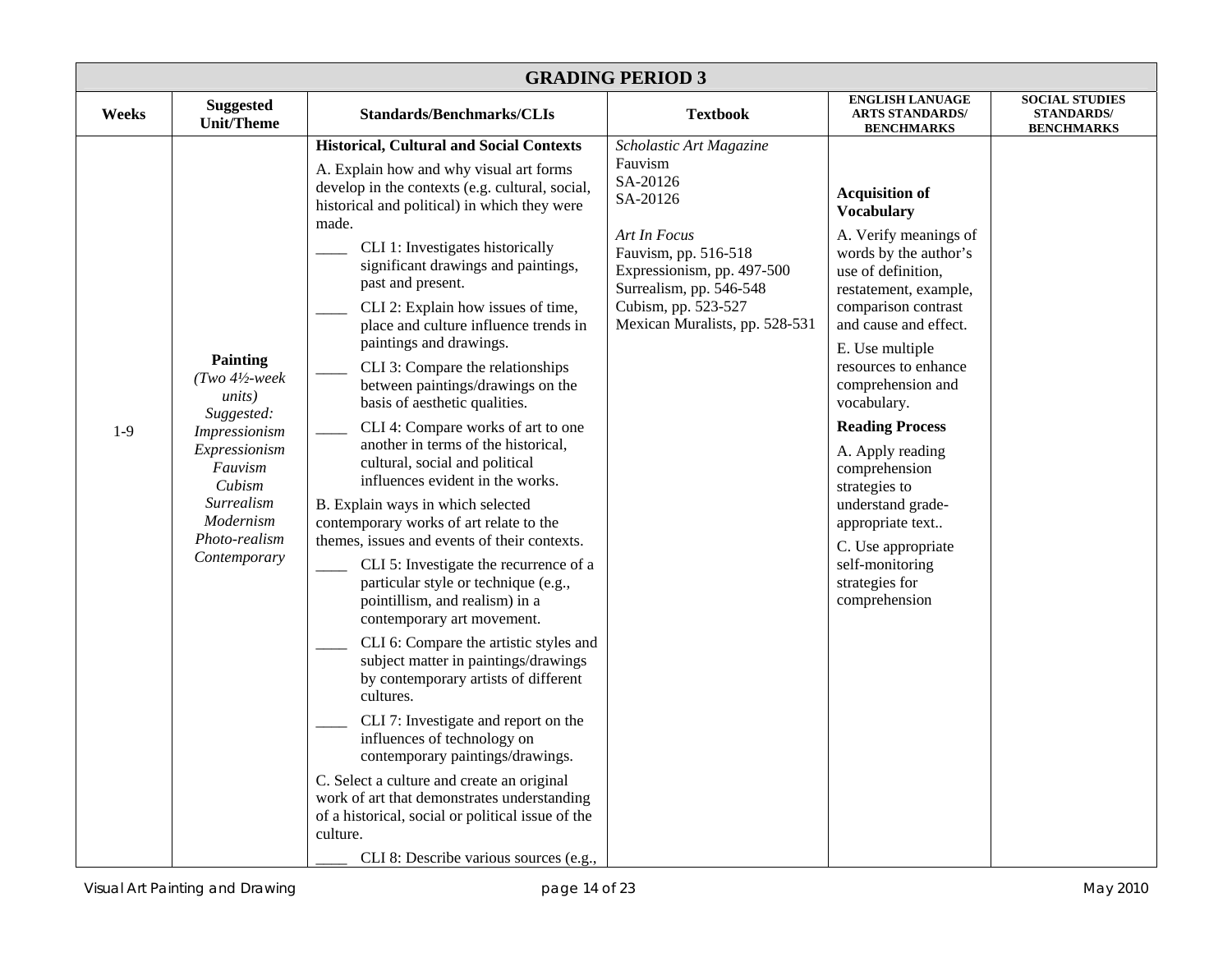|       | <b>GRADING PERIOD 3</b>                                                                                                       |                                                                                                                                                                                                                                                                                                                                                                                                                                                                                                                                                                                                                                                                                                                                                                                                                                                                    |                 |                                                                       |                                                                 |  |  |  |
|-------|-------------------------------------------------------------------------------------------------------------------------------|--------------------------------------------------------------------------------------------------------------------------------------------------------------------------------------------------------------------------------------------------------------------------------------------------------------------------------------------------------------------------------------------------------------------------------------------------------------------------------------------------------------------------------------------------------------------------------------------------------------------------------------------------------------------------------------------------------------------------------------------------------------------------------------------------------------------------------------------------------------------|-----------------|-----------------------------------------------------------------------|-----------------------------------------------------------------|--|--|--|
| Weeks | <b>Suggested</b><br><b>Unit/Theme</b>                                                                                         | <b>Standards/Benchmarks/CLIs</b>                                                                                                                                                                                                                                                                                                                                                                                                                                                                                                                                                                                                                                                                                                                                                                                                                                   | <b>Textbook</b> | <b>ENGLISH LANUAGE</b><br><b>ARTS STANDARDS/</b><br><b>BENCHMARKS</b> | <b>SOCIAL STUDIES</b><br><b>STANDARDS/</b><br><b>BENCHMARKS</b> |  |  |  |
| $1-9$ | Painting<br>$(Two 4\frac{1}{2} week$<br><i>units</i> )                                                                        | personal experience, imagination,<br>interests, everyday events and social<br>issues) visual artists use to generate<br>ideas for paintings/drawings.<br><b>Creative Expression and Communication</b><br>A. Demonstrate mastery of materials,<br>concepts and personal concentration when<br>creating original artworks.<br>CLI 1: Create original works of art<br>that demonstrate increased<br>complexity and skill and use a variety<br>of two-dimensional and/or three-<br>dimensional media.<br>CLI 2: Integrate the elements of art<br>and principles of design using a two-                                                                                                                                                                                                                                                                                 |                 |                                                                       |                                                                 |  |  |  |
|       | Suggested:<br>Impressionism<br>Expressionism<br>Fauvism<br>Cubism<br>Surrealism<br>Modernism<br>Photo-realism<br>Contemporary | dimensional media to solve specific<br>visual art problems and to convey<br>meaning.<br>B. Create expressive artworks that<br>demonstrate a sense of purpose and<br>understanding of the relationship among<br>materials, techniques and subject matter.<br>CLI 3: Create artwork that interprets<br>a theme, idea or concept and<br>demonstrates technical skill and the<br>perceptive use of visual art elements<br>(e.g., show light sources, different<br>vantage points and local or subjective<br>color).<br>CLI 4: Explores and applies the<br>unique qualities of drawing and<br>painting media: watercolor, oil,<br>acrylic, oil sticks, pastels, ink.<br>CLI 5: Understands the multifaceted<br>interplay of different media, styles,<br>forms, techniques, and processes in<br>the creation of one's work.<br>C. Engage in ongoing assessment to revise |                 |                                                                       |                                                                 |  |  |  |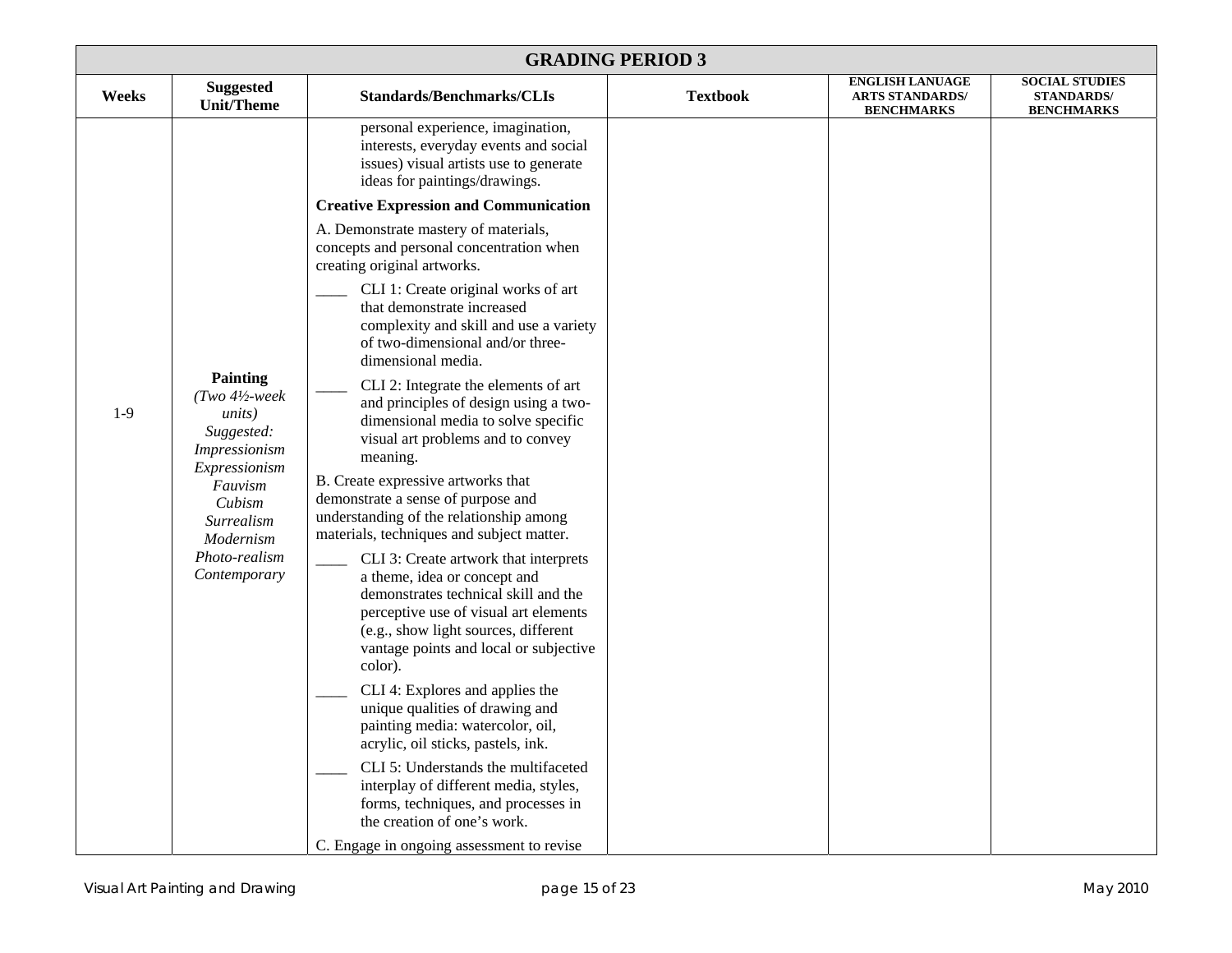| <b>GRADING PERIOD 3</b> |                                                                                                                                                                                                     |                                                                                                                                                                                                                                                                                                                                                                                                                                                                                                                                                                                                                                                                                                                                                                                                                                                                                                                                                                                                                                                                                                                                                                                                                                                                                                                                                                                                                 |                 |                                                                       |                                                                 |  |
|-------------------------|-----------------------------------------------------------------------------------------------------------------------------------------------------------------------------------------------------|-----------------------------------------------------------------------------------------------------------------------------------------------------------------------------------------------------------------------------------------------------------------------------------------------------------------------------------------------------------------------------------------------------------------------------------------------------------------------------------------------------------------------------------------------------------------------------------------------------------------------------------------------------------------------------------------------------------------------------------------------------------------------------------------------------------------------------------------------------------------------------------------------------------------------------------------------------------------------------------------------------------------------------------------------------------------------------------------------------------------------------------------------------------------------------------------------------------------------------------------------------------------------------------------------------------------------------------------------------------------------------------------------------------------|-----------------|-----------------------------------------------------------------------|-----------------------------------------------------------------|--|
| Weeks                   | <b>Suggested</b><br><b>Unit/Theme</b>                                                                                                                                                               | <b>Standards/Benchmarks/CLIs</b>                                                                                                                                                                                                                                                                                                                                                                                                                                                                                                                                                                                                                                                                                                                                                                                                                                                                                                                                                                                                                                                                                                                                                                                                                                                                                                                                                                                | <b>Textbook</b> | <b>ENGLISH LANUAGE</b><br><b>ARTS STANDARDS/</b><br><b>BENCHMARKS</b> | <b>SOCIAL STUDIES</b><br><b>STANDARDS/</b><br><b>BENCHMARKS</b> |  |
| $1-9$                   | <b>Painting</b><br>$(Two 4\text{--}$ week<br><i>units</i> )<br>Suggested:<br><b>Impressionism</b><br>Expressionism<br>Fauvism<br>Cubism<br>Surrealism<br>Modernism<br>Photo-realism<br>Contemporary | and improve artworks and to produce a<br>portfolio of works.<br>CLI 6: Use criteria to revise works-<br>in-progress and describe changes<br>made and what was learned in the<br>process.<br>CLI 7: Use self-assessment to reflect<br>on the effectiveness of their processes<br>and choice of subject matter,<br>materials, and techniques to produce<br>a portfolio of works.<br><b>Analyzing and Responding</b><br>A. Apply the knowledge and skills of art<br>criticism to conduct in-depth analyses of<br>works of art.<br>CLI 1: Analyze the way media,<br>technique, compositional elements<br>and subject matter work together to<br>create meaning in selected artworks.<br>CLI 2: Explain how visual, spatial<br>and temporal concepts integrate with<br>content to communicate meaning in<br>artworks.<br>B. Critique their own works, the works of<br>peers and other artists on the basis of the<br>formal, technical and expressive aspects in<br>the works.<br>CLI 3: Applies the critical process of<br>description, analysis, interpretation,<br>and judgment both orally and in<br>written form.<br>CLI 4: Uses self-assessment to reflect<br>on the effectiveness of their processes<br>and choice of subject matter,<br>materials and techniques.<br><b>Valuing the Arts/Aesthetic Reflection</b><br>A. Communicate how an aesthetic point of<br>view contributes to the ideas, emotions and |                 |                                                                       |                                                                 |  |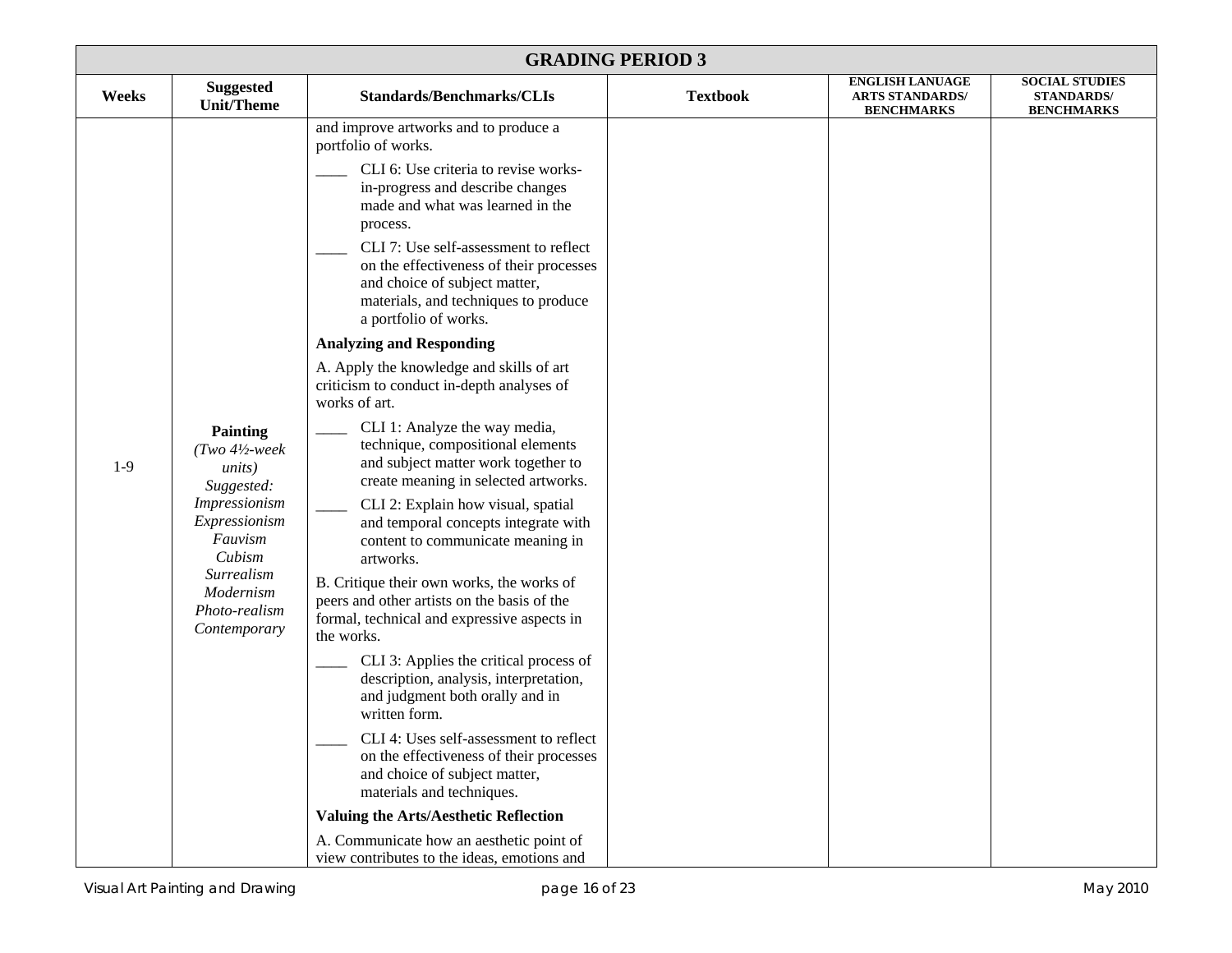|       | <b>GRADING PERIOD 3</b>                                                                                                                                                                               |                                                                                                                                                                                                                                                                                                                                                                                                                                                                                                                                                                                                                                                                                                                                                                                                                                                                                                                                                                                     |                 |                                                                       |                                                                 |  |  |
|-------|-------------------------------------------------------------------------------------------------------------------------------------------------------------------------------------------------------|-------------------------------------------------------------------------------------------------------------------------------------------------------------------------------------------------------------------------------------------------------------------------------------------------------------------------------------------------------------------------------------------------------------------------------------------------------------------------------------------------------------------------------------------------------------------------------------------------------------------------------------------------------------------------------------------------------------------------------------------------------------------------------------------------------------------------------------------------------------------------------------------------------------------------------------------------------------------------------------|-----------------|-----------------------------------------------------------------------|-----------------------------------------------------------------|--|--|
| Weeks | <b>Suggested</b><br><b>Unit/Theme</b>                                                                                                                                                                 | <b>Standards/Benchmarks/CLIs</b>                                                                                                                                                                                                                                                                                                                                                                                                                                                                                                                                                                                                                                                                                                                                                                                                                                                                                                                                                    | <b>Textbook</b> | <b>ENGLISH LANUAGE</b><br><b>ARTS STANDARDS/</b><br><b>BENCHMARKS</b> | <b>SOCIAL STUDIES</b><br><b>STANDARDS/</b><br><b>BENCHMARKS</b> |  |  |
| $1-9$ | <b>Painting</b><br>$(Two 4\frac{1}{2} week$<br><i>units</i> )<br>Suggested:<br><i>Impressionism</i><br>Expressionism<br>Fauvism<br>Cubism<br>Surrealism<br>Modernism<br>Photo-realism<br>Contemporary | overall impact of personal artworks and the<br>works of others.<br>CLI 1: Articulate how individual<br>beliefs, cultural traditions and current<br>social contexts influence response to<br>the meanings in works of art.<br>B. Identify and analyze a variety of<br>viewpoints on aesthetic issues and themes in<br>visual art and develop a personal point of<br>view.<br>CLI 3: Analyze how society influences<br>the interpretation of works of art.<br>CLI 4: Identify aesthetic issues<br>connected to the public display of<br>works of art.<br><b>Connections, Relationships and</b><br><b>Applications</b><br>A. Summarize and explain the impact of a<br>historical event of movement (e.g., realism,<br>feminism, modernism, or postmodernism) on<br>the development of two-dimensional works<br>of art.<br>CLI 2: Research and explain the<br>relationships between specific<br>artworks and major historical events.<br>C. List and explain opportunities for lifelong |                 |                                                                       |                                                                 |  |  |
|       |                                                                                                                                                                                                       | involvement in the visual arts.<br>CLI 5: Research and report on careers<br>in the visual arts and identify the<br>experience, education and training<br>needed for each one.                                                                                                                                                                                                                                                                                                                                                                                                                                                                                                                                                                                                                                                                                                                                                                                                       |                 |                                                                       |                                                                 |  |  |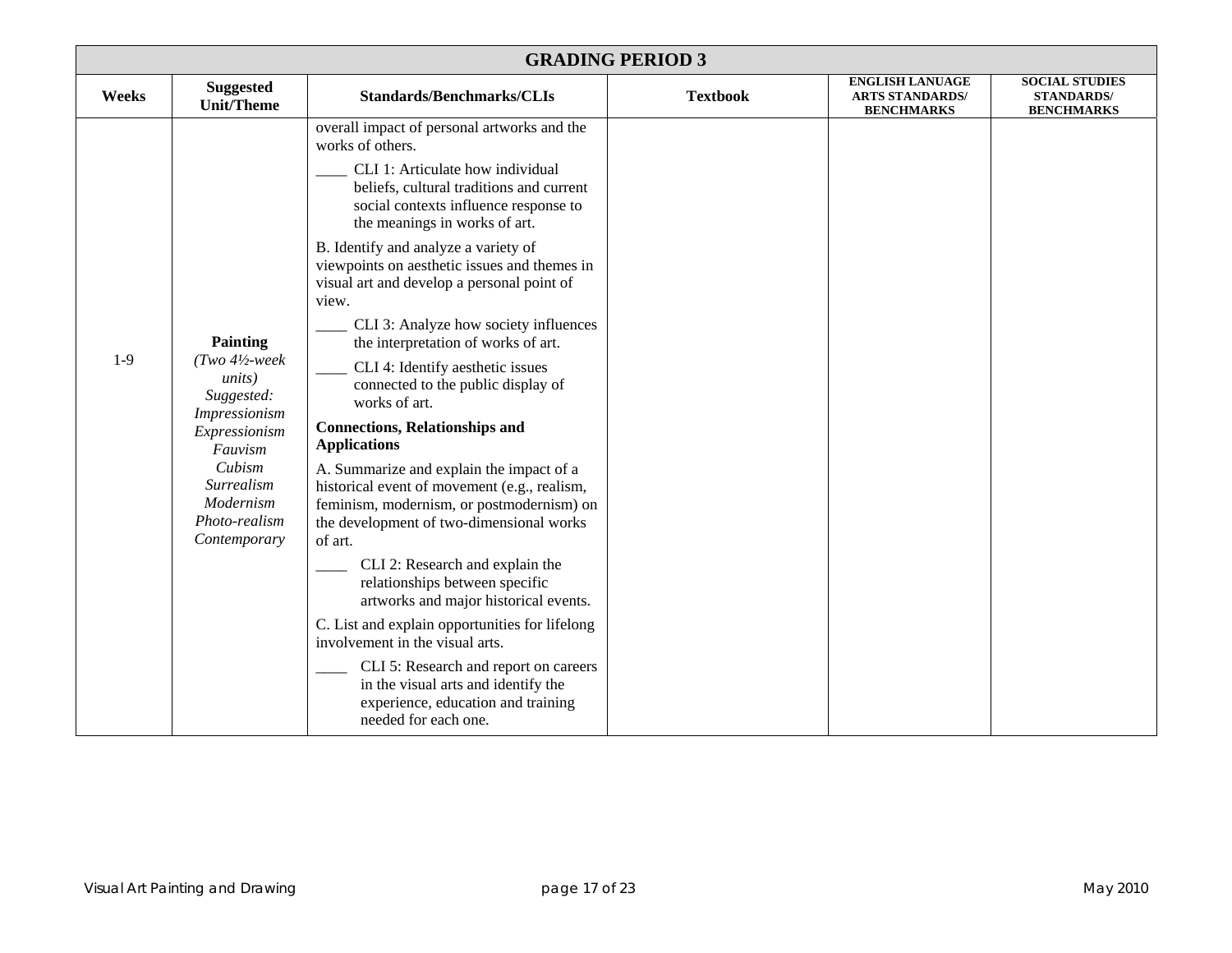| <b>GRADING PERIOD 4</b> |                                                                                                                      |                                                                                                                                                                                                                                                                                                                                                                                                                                                                                                                                                                                                                                                                                                                                                                                                                                                                                                                                                                                                                                                                                                                                                                                                                                                                                                                                                                                                     |                                                                                                                                                                                             |                                                                                                                                                                                                                                                                                                                                                                                                                                                                                 |                                                                 |  |
|-------------------------|----------------------------------------------------------------------------------------------------------------------|-----------------------------------------------------------------------------------------------------------------------------------------------------------------------------------------------------------------------------------------------------------------------------------------------------------------------------------------------------------------------------------------------------------------------------------------------------------------------------------------------------------------------------------------------------------------------------------------------------------------------------------------------------------------------------------------------------------------------------------------------------------------------------------------------------------------------------------------------------------------------------------------------------------------------------------------------------------------------------------------------------------------------------------------------------------------------------------------------------------------------------------------------------------------------------------------------------------------------------------------------------------------------------------------------------------------------------------------------------------------------------------------------------|---------------------------------------------------------------------------------------------------------------------------------------------------------------------------------------------|---------------------------------------------------------------------------------------------------------------------------------------------------------------------------------------------------------------------------------------------------------------------------------------------------------------------------------------------------------------------------------------------------------------------------------------------------------------------------------|-----------------------------------------------------------------|--|
| Weeks                   | <b>Unit/Theme</b>                                                                                                    | <b>Standards/Benchmarks/CLIs</b>                                                                                                                                                                                                                                                                                                                                                                                                                                                                                                                                                                                                                                                                                                                                                                                                                                                                                                                                                                                                                                                                                                                                                                                                                                                                                                                                                                    | <b>Textbook</b>                                                                                                                                                                             | <b>ENGLISH LANUAGE</b><br><b>ARTS STANDARDS/</b><br><b>BENCHMARKS</b>                                                                                                                                                                                                                                                                                                                                                                                                           | <b>SOCIAL STUDIES</b><br><b>STANDARDS/</b><br><b>BENCHMARKS</b> |  |
| $1-6$                   | <b>Drawing</b><br>$(Two 3-week$<br><i>units</i> )<br>still life<br>figure drawing<br>portraits<br>linear perspective | <b>Historical, Cultural and Social Contexts</b><br>A. Explain how and why visual art forms<br>develop in the contexts (e.g. cultural, social,<br>historical and political) in which they were<br>made.<br>CLI 1: Investigates historically<br>significant drawings and paintings,<br>past and present.<br>CLI 2: Explain how issues of time,<br>place and culture influence trends in<br>paintings and drawings.<br><b>Creative Expression and Communication</b><br>A. Demonstrate mastery of materials,<br>concepts and personal concentration when<br>creating original artworks.<br>CLI 1: Create original works of art<br>that demonstrate increased<br>complexity and skill and use a variety<br>of two-dimensional and/or three-<br>dimensional media.<br>CLI 2: Integrate the elements of art<br>and principles of design using a two-<br>dimensional media to solve specific<br>visual art problems and to convey<br>meaning.<br>B. Create expressive artworks that<br>demonstrate a sense of purpose and<br>understanding of the relationship among<br>materials, techniques and subject matter.<br>CLI 3: Create artwork that interprets<br>a theme, idea or concept and<br>demonstrates technical skill and the<br>perceptive use of visual art elements<br>(e.g., show light sources, different<br>vantage points and local or subjective<br>color).<br>CLI 4: Explores and applies the | <b>Exploring Visual Design</b><br>Gesture Drawing, p. 34h<br>Hatching, p. 51<br>Scholastic Art Magazine<br>Paul Cezanne<br>SA-20014<br>Art In Focus<br>Michelangelo, Durer, pp. 369-<br>371 | <b>Acquisition of</b><br><b>Vocabulary</b><br>A. Verify meanings of<br>words by the author's<br>use of definition,<br>restatement, example,<br>comparison contrast<br>and cause and effect.<br>E. Use multiple<br>resources to enhance<br>comprehension and<br>vocabulary.<br><b>Reading Process</b><br>A. Apply reading<br>comprehension<br>strategies to<br>understand grade-<br>appropriate text<br>C. Use appropriate<br>self-monitoring<br>strategies for<br>comprehension |                                                                 |  |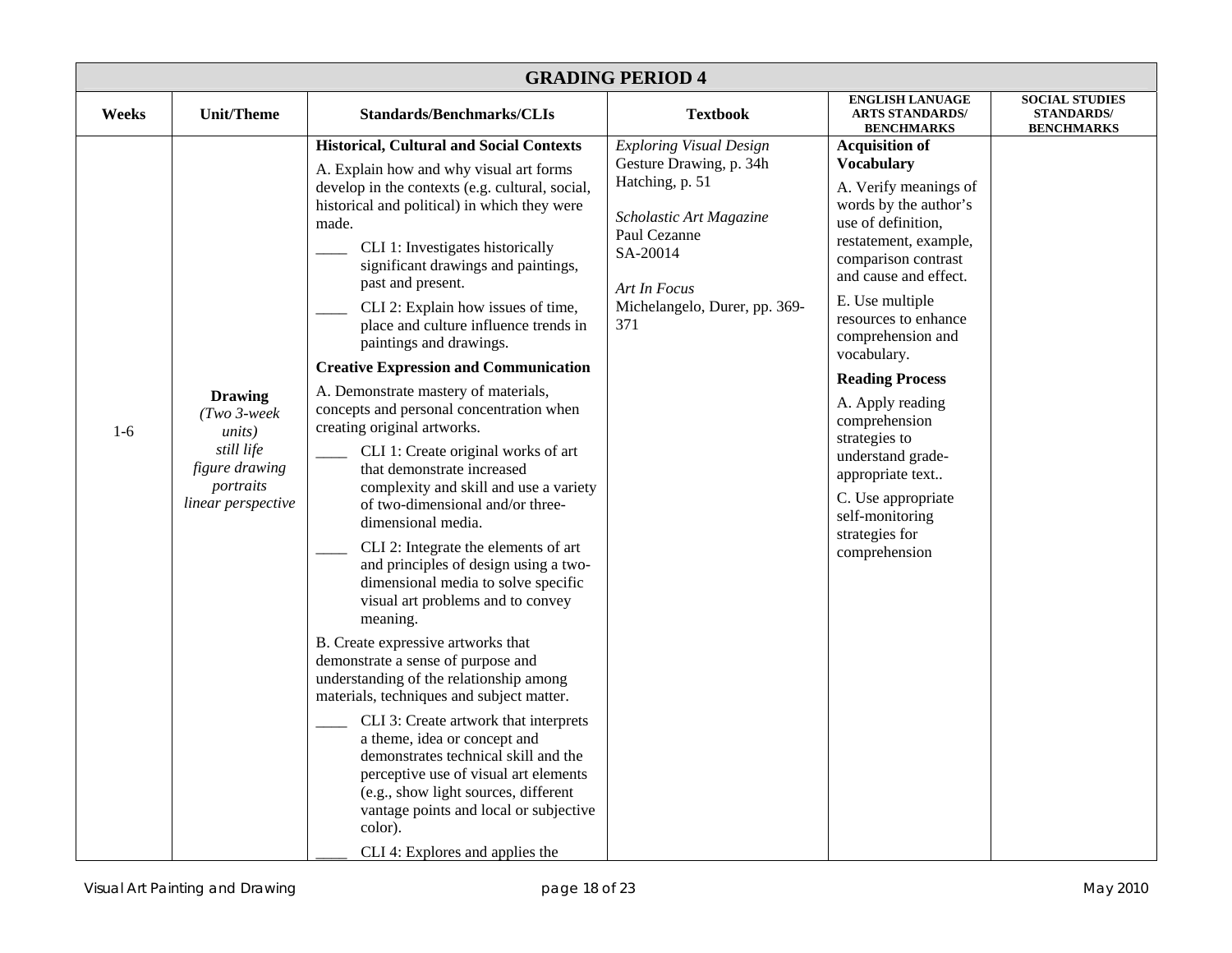|       | <b>GRADING PERIOD 4</b>                                                                                              |                                                                                                                                                                                    |                            |                                                                       |                                                                 |  |  |
|-------|----------------------------------------------------------------------------------------------------------------------|------------------------------------------------------------------------------------------------------------------------------------------------------------------------------------|----------------------------|-----------------------------------------------------------------------|-----------------------------------------------------------------|--|--|
| Weeks | <b>Unit/Theme</b>                                                                                                    | <b>Standards/Benchmarks/CLIs</b>                                                                                                                                                   | <b>Textbook</b>            | <b>ENGLISH LANUAGE</b><br><b>ARTS STANDARDS/</b><br><b>BENCHMARKS</b> | <b>SOCIAL STUDIES</b><br><b>STANDARDS/</b><br><b>BENCHMARKS</b> |  |  |
|       |                                                                                                                      | unique qualities of drawing and<br>painting media: watercolor, oil,<br>acrylic, oil sticks, pastels, ink.                                                                          |                            |                                                                       |                                                                 |  |  |
|       |                                                                                                                      | C. Engage in ongoing assessment to revise<br>and improve artworks and to produce a<br>portfolio of works.                                                                          |                            |                                                                       |                                                                 |  |  |
|       |                                                                                                                      | CLI 6: Use criteria to revise works-<br>in-progress and describe changes<br>made and what was learned in the<br>process.                                                           |                            |                                                                       |                                                                 |  |  |
|       | <b>Drawing</b><br>$(Two 3-week$<br><i>units</i> )<br>still life<br>figure drawing<br>portraits<br>linear perspective | CLI 7: Use self-assessment to reflect<br>on the effectiveness of their processes<br>and choice of subject matter,<br>materials, and techniques to produce<br>a portfolio of works. |                            |                                                                       |                                                                 |  |  |
| $1-6$ |                                                                                                                      | <b>Analyzing and Responding</b>                                                                                                                                                    |                            |                                                                       |                                                                 |  |  |
|       |                                                                                                                      | B. Critique their own works, the works of<br>peers and other artists on the basis of the<br>formal, technical and expressive aspects in<br>the works.                              |                            |                                                                       |                                                                 |  |  |
|       |                                                                                                                      | CLI 3: Applies the critical process of<br>description, analysis, interpretation,<br>and judgment both orally and in<br>written form.                                               |                            |                                                                       |                                                                 |  |  |
|       |                                                                                                                      | <b>Valuing the Arts/Aesthetic Reflection</b>                                                                                                                                       |                            |                                                                       |                                                                 |  |  |
|       |                                                                                                                      | A. Communicate how an aesthetic point of<br>view contributes to the ideas, emotions and<br>overall impact of personal artworks and the<br>works of others.                         |                            |                                                                       |                                                                 |  |  |
|       |                                                                                                                      | CLI 1: Articulate how individual<br>beliefs, cultural traditions and current<br>social contexts influence response to<br>the meanings in works of art.                             |                            |                                                                       |                                                                 |  |  |
|       | <b>Drawing</b>                                                                                                       | <b>Historical, Cultural and Social Contexts</b>                                                                                                                                    | Scholastic Art Magazine    |                                                                       |                                                                 |  |  |
| $7-9$ | Social                                                                                                               | A. Explain how and why visual art forms<br>develop in the contexts (e.g. cultural, social,                                                                                         | Barbara Kruger<br>SA-20144 |                                                                       |                                                                 |  |  |
|       | Commentary<br>and Propaganda                                                                                         | historical and political) in which they were                                                                                                                                       | SA-20145<br>Art and War    |                                                                       |                                                                 |  |  |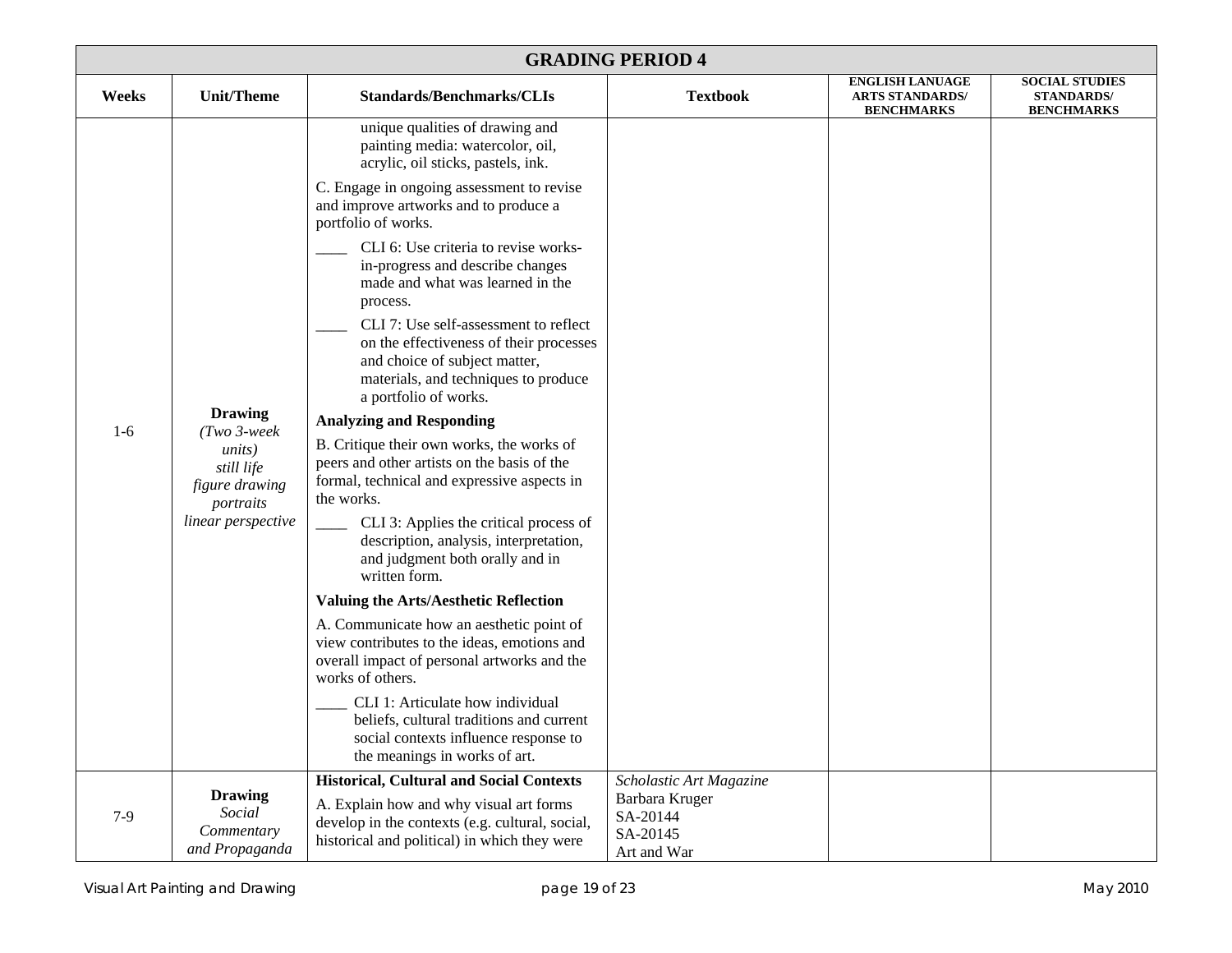| <b>GRADING PERIOD 4</b> |                                                          |                                                                                                                                                                                                                                                                                                                                                                                                                                                                                                                                                                                                                                                                                                                                                                                                                                                                                                                                                                                                                                                                                                                                                                                                                                                                                                                                                                                                               |                                                                                                                                                                                                           |                                                                       |                                                                 |  |
|-------------------------|----------------------------------------------------------|---------------------------------------------------------------------------------------------------------------------------------------------------------------------------------------------------------------------------------------------------------------------------------------------------------------------------------------------------------------------------------------------------------------------------------------------------------------------------------------------------------------------------------------------------------------------------------------------------------------------------------------------------------------------------------------------------------------------------------------------------------------------------------------------------------------------------------------------------------------------------------------------------------------------------------------------------------------------------------------------------------------------------------------------------------------------------------------------------------------------------------------------------------------------------------------------------------------------------------------------------------------------------------------------------------------------------------------------------------------------------------------------------------------|-----------------------------------------------------------------------------------------------------------------------------------------------------------------------------------------------------------|-----------------------------------------------------------------------|-----------------------------------------------------------------|--|
| Weeks                   | <b>Unit/Theme</b>                                        | <b>Standards/Benchmarks/CLIs</b>                                                                                                                                                                                                                                                                                                                                                                                                                                                                                                                                                                                                                                                                                                                                                                                                                                                                                                                                                                                                                                                                                                                                                                                                                                                                                                                                                                              | <b>Textbook</b>                                                                                                                                                                                           | <b>ENGLISH LANUAGE</b><br><b>ARTS STANDARDS/</b><br><b>BENCHMARKS</b> | <b>SOCIAL STUDIES</b><br><b>STANDARDS/</b><br><b>BENCHMARKS</b> |  |
| $7-9$                   | <b>Drawing</b><br>Social<br>Commentary<br>and Propaganda | made.<br>CLI 1: Investigates historically<br>significant drawings and paintings,<br>past and present.<br>CLI 2: Explain how issues of time,<br>place and culture influence trends in<br>paintings and drawings.<br>CLI 3: Compare the relationships<br>between paintings/drawings on the<br>basis of aesthetic qualities.<br>CLI 4: Compare works of art to one<br>another in terms of the historical,<br>cultural, social and political<br>influences evident in the works.<br>B. Explain ways in which selected<br>contemporary works of art relate to the<br>themes, issues and events of their contexts.<br>CLI 5: Investigate the recurrence of a<br>particular style or technique (e.g.,<br>pointillism, and realism) in a<br>contemporary art movement.<br>CLI 7: Investigate and report on the<br>influences of technology on<br>contemporary paintings/drawings.<br>C. Select a culture and create an original<br>work of art that demonstrates understanding<br>of a historical, social or political issue of the<br>culture.<br>CLI 8: Describe various sources (e.g.,<br>personal experience, imagination,<br>interests, everyday events and social<br>issues) visual artists use to generate<br>ideas for paintings/drawings.<br><b>Creative Expression and Communication</b><br>A. Demonstrate mastery of materials,<br>concepts and personal concentration when<br>creating original artworks. | SA-20137<br>Faith Ringgold<br>SA-20026<br>Art with a Message<br>SA-20018<br><b>Mexican Muralists</b><br>SA-20146<br>SA-20147<br>Art In Focus<br>Mexican Muralists, pp. 528-531<br>Kathe Kollewitz, p. 520 |                                                                       |                                                                 |  |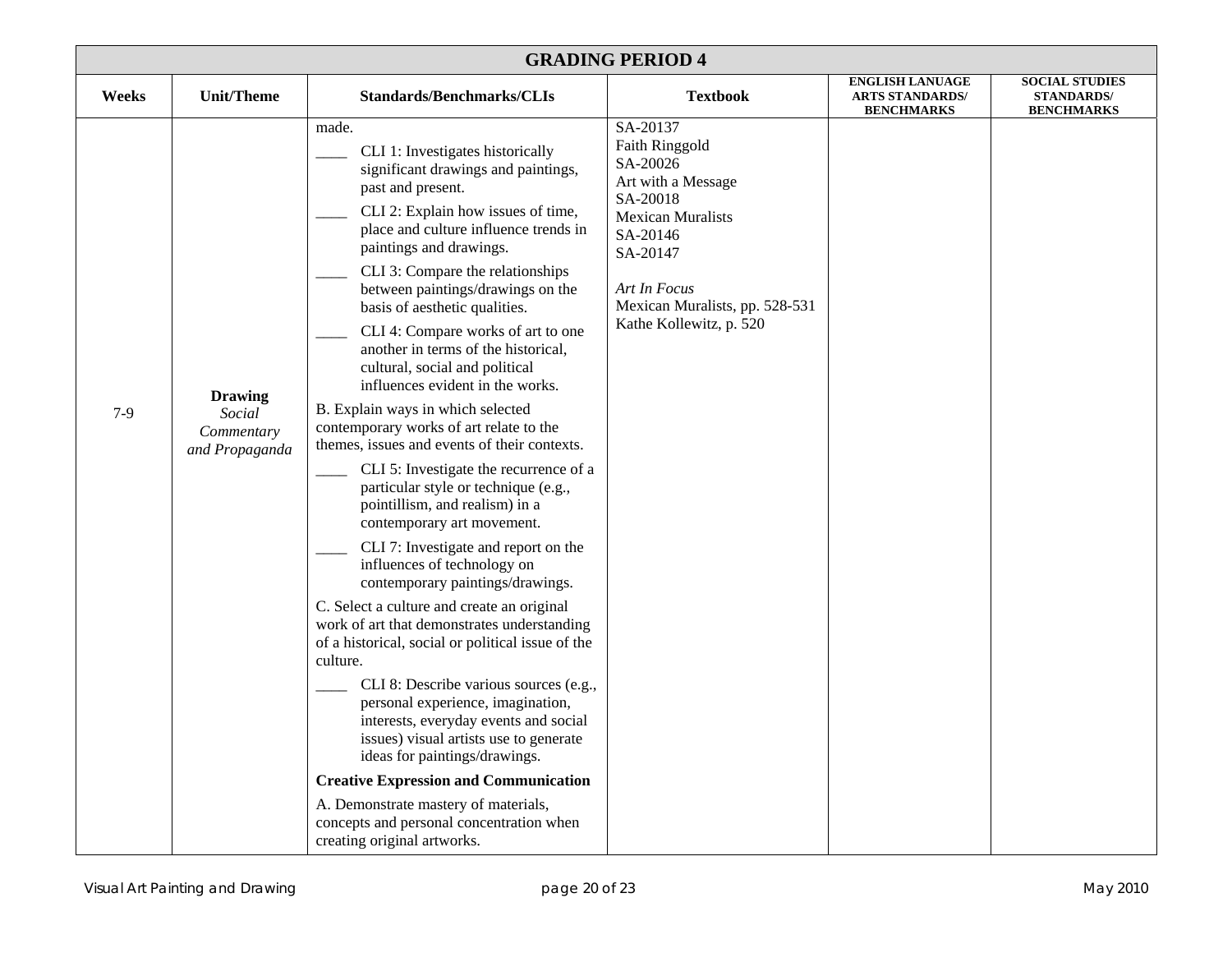| <b>GRADING PERIOD 4</b> |                                                          |                                                                                                                                                                                                                                                                                                                                                                                                                                                                                                                                                                                                                                                                                                                                                                                                                                                                                                                                                                                                                                                                                                                                                                                                                                                                                                                                                          |                 |                                                                       |                                                                 |  |
|-------------------------|----------------------------------------------------------|----------------------------------------------------------------------------------------------------------------------------------------------------------------------------------------------------------------------------------------------------------------------------------------------------------------------------------------------------------------------------------------------------------------------------------------------------------------------------------------------------------------------------------------------------------------------------------------------------------------------------------------------------------------------------------------------------------------------------------------------------------------------------------------------------------------------------------------------------------------------------------------------------------------------------------------------------------------------------------------------------------------------------------------------------------------------------------------------------------------------------------------------------------------------------------------------------------------------------------------------------------------------------------------------------------------------------------------------------------|-----------------|-----------------------------------------------------------------------|-----------------------------------------------------------------|--|
| Weeks                   | Unit/Theme                                               | <b>Standards/Benchmarks/CLIs</b>                                                                                                                                                                                                                                                                                                                                                                                                                                                                                                                                                                                                                                                                                                                                                                                                                                                                                                                                                                                                                                                                                                                                                                                                                                                                                                                         | <b>Textbook</b> | <b>ENGLISH LANUAGE</b><br><b>ARTS STANDARDS/</b><br><b>BENCHMARKS</b> | <b>SOCIAL STUDIES</b><br><b>STANDARDS/</b><br><b>BENCHMARKS</b> |  |
| $7-9$                   | <b>Drawing</b><br>Social<br>Commentary<br>and Propaganda | CLI 1: Create original works of art<br>that demonstrate increased<br>complexity and skill and use a variety<br>of two-dimensional and/or three-<br>dimensional media.<br>CLI 2: Integrate the elements of art<br>and principles of design using a two-<br>dimensional media to solve specific<br>visual art problems and to convey<br>meaning.<br>B. Create expressive artworks that<br>demonstrate a sense of purpose and<br>understanding of the relationship among<br>materials, techniques and subject matter.<br>CLI 3: Create artwork that interprets<br>a theme, idea or concept and<br>demonstrates technical skill and the<br>perceptive use of visual art elements<br>(e.g., show light sources, different<br>vantage points and local or subjective<br>color).<br>CLI 4: Explores and applies the<br>unique qualities of drawing and<br>painting media: watercolor, oil,<br>acrylic, oil sticks, pastels, ink.<br>C. Engage in ongoing assessment to revise<br>and improve artworks and to produce a<br>portfolio of works.<br>CLI 6: Use criteria to revise works-<br>in-progress and describe changes<br>made and what was learned in the<br>process.<br>CLI 7: Use self-assessment to reflect<br>on the effectiveness of their processes<br>and choice of subject matter,<br>materials, and techniques to produce<br>a portfolio of works. |                 |                                                                       |                                                                 |  |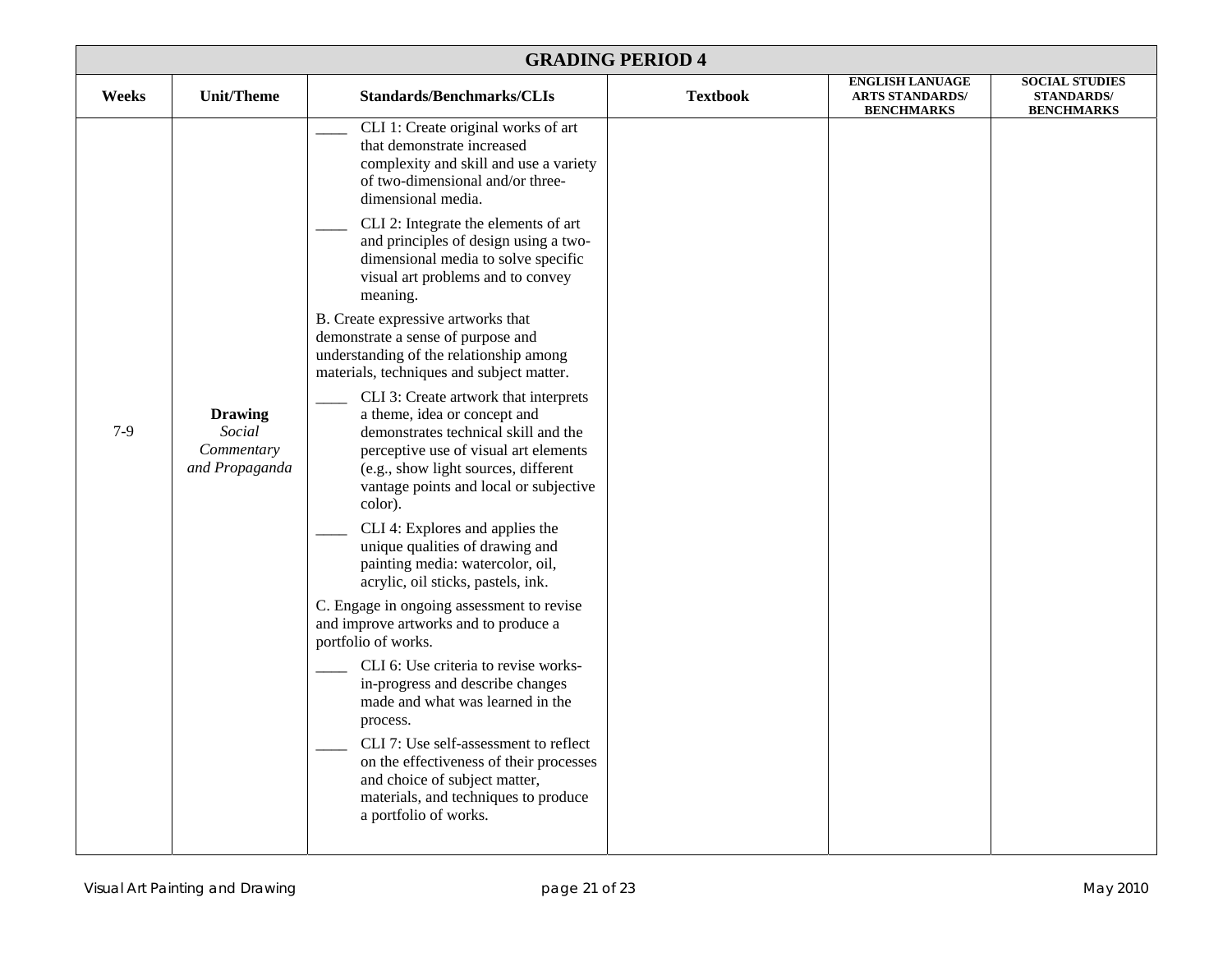| <b>GRADING PERIOD 4</b> |                                                          |                                                                                                                                                                                                                                                                                                                                                                                                                                                                                                                                                                                                                                                                                                                                                                                                                                                                                                                                                                                                                                                                                                                                                                                                                                                                                                                                                                                                  |                 |                                                  |                                            |  |  |
|-------------------------|----------------------------------------------------------|--------------------------------------------------------------------------------------------------------------------------------------------------------------------------------------------------------------------------------------------------------------------------------------------------------------------------------------------------------------------------------------------------------------------------------------------------------------------------------------------------------------------------------------------------------------------------------------------------------------------------------------------------------------------------------------------------------------------------------------------------------------------------------------------------------------------------------------------------------------------------------------------------------------------------------------------------------------------------------------------------------------------------------------------------------------------------------------------------------------------------------------------------------------------------------------------------------------------------------------------------------------------------------------------------------------------------------------------------------------------------------------------------|-----------------|--------------------------------------------------|--------------------------------------------|--|--|
| Weeks                   | <b>Unit/Theme</b>                                        | <b>Standards/Benchmarks/CLIs</b>                                                                                                                                                                                                                                                                                                                                                                                                                                                                                                                                                                                                                                                                                                                                                                                                                                                                                                                                                                                                                                                                                                                                                                                                                                                                                                                                                                 | <b>Textbook</b> | <b>ENGLISH LANUAGE</b><br><b>ARTS STANDARDS/</b> | <b>SOCIAL STUDIES</b><br><b>STANDARDS/</b> |  |  |
| $7-9$                   | <b>Drawing</b><br>Social<br>Commentary<br>and Propaganda | <b>Analyzing and Responding</b><br>A. Apply the knowledge and skills of art<br>criticism to conduct in-depth analyses of<br>works of art.<br>CLI 1: Analyze the way media,<br>technique, compositional elements<br>and subject matter work together to<br>create meaning in selected artworks.<br>B. Critique their own works, the works of<br>peers and other artists on the basis of the<br>formal, technical and expressive aspects in<br>the works.<br>CLI 4: Uses self-assessment to reflect<br>on the effectiveness of their processes<br>and choice of subject matter,<br>materials and techniques.<br><b>Valuing the Arts/Aesthetic Reflection</b><br><b>Valuing the Arts/Aesthetic Reflection</b><br>A. Communicate how an aesthetic point of<br>view contributes to the ideas, emotions and<br>overall impact of personal artworks and the<br>works of others.<br>CLI 1: Articulate how individual<br>beliefs, cultural traditions and current<br>social contexts influence response to<br>the meanings in works of art.<br>B. Identify and analyze a variety of<br>viewpoints on aesthetic issues and themes in<br>visual art and develop a personal point of<br>view.<br>CLI 3: Analyze how society influences<br>the interpretation of works of art.<br>CLI 5: Compare responses to works of<br>visual art on the basis of how well the<br>works communicate intent and<br>purpose. |                 | <b>BENCHMARKS</b>                                | <b>BENCHMARKS</b>                          |  |  |
|                         |                                                          |                                                                                                                                                                                                                                                                                                                                                                                                                                                                                                                                                                                                                                                                                                                                                                                                                                                                                                                                                                                                                                                                                                                                                                                                                                                                                                                                                                                                  |                 |                                                  |                                            |  |  |